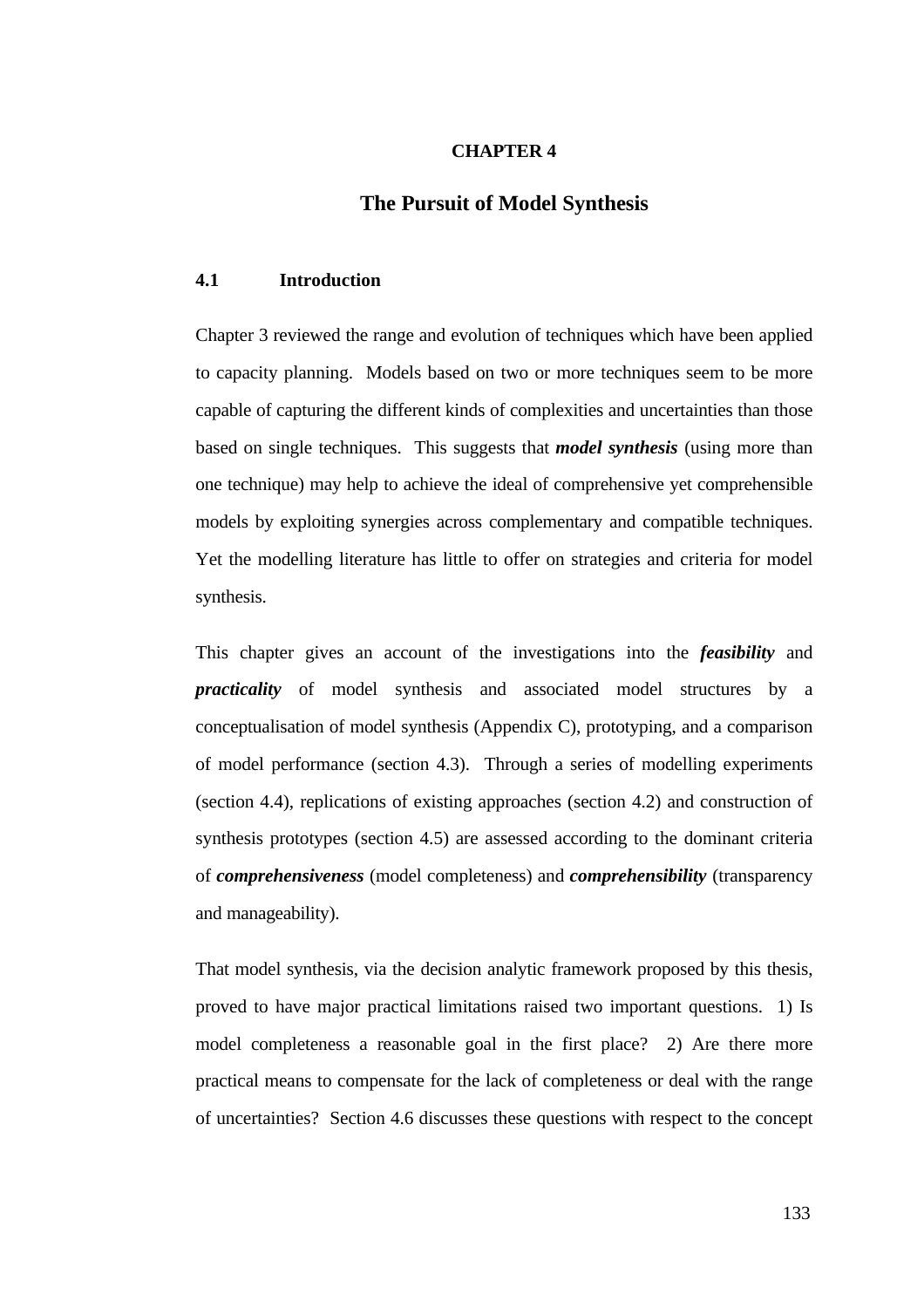of flexibility. The last section 4.7 summarises the main findings and proposes an agenda for the rest of the thesis.

### **4.2 Experimental Protocol**

An experimental research protocol, closely resembling a scientific experiment, was adopted to allow an objective and systematic method of inquiry. Figure 4.1 shows the three main components, namely, literature review, feasibility tests, and modelling experiment. Such a case-study based modelling experiment was originally intended to give both methodology and energy policy insight.

First, extensive literature reviews from the previous two chapters identified uncertainties and modelling requirements which formed the basis for a lengthy *model evaluation criteria* (section 4.3.4). Second, two pilot studies (section 4.3.2) were conducted to ascertain the *feasibility* of model replication with available modelling software, *applicability* of the evaluation criteria, and *soundness* of the evaluation method (section 4.3.3). Third, a *case study* (section 4.4.1) was developed to capture the current concerns in the UK ESI and to inject energy policy insight into the subsequent analysis. Fourth, *three modelling approaches* (section 4.4.2) representing those followed in the industry were replicated and evaluated. Fifth, issues of *model synthesis* (section 4.5.2) were conceptualised. Several prototypes of model synthesis within a *decision analysis framework* (section 4.5.3) were constructed. Similarly a so-called "*model of model"* (section 4.5.4) was tested. Insights from replicating existing approaches were transferred to the second stage of model synthesis, where the construction of *comprehensive* yet *comprehensible* models via *complementary* and *compatible* techniques was studied.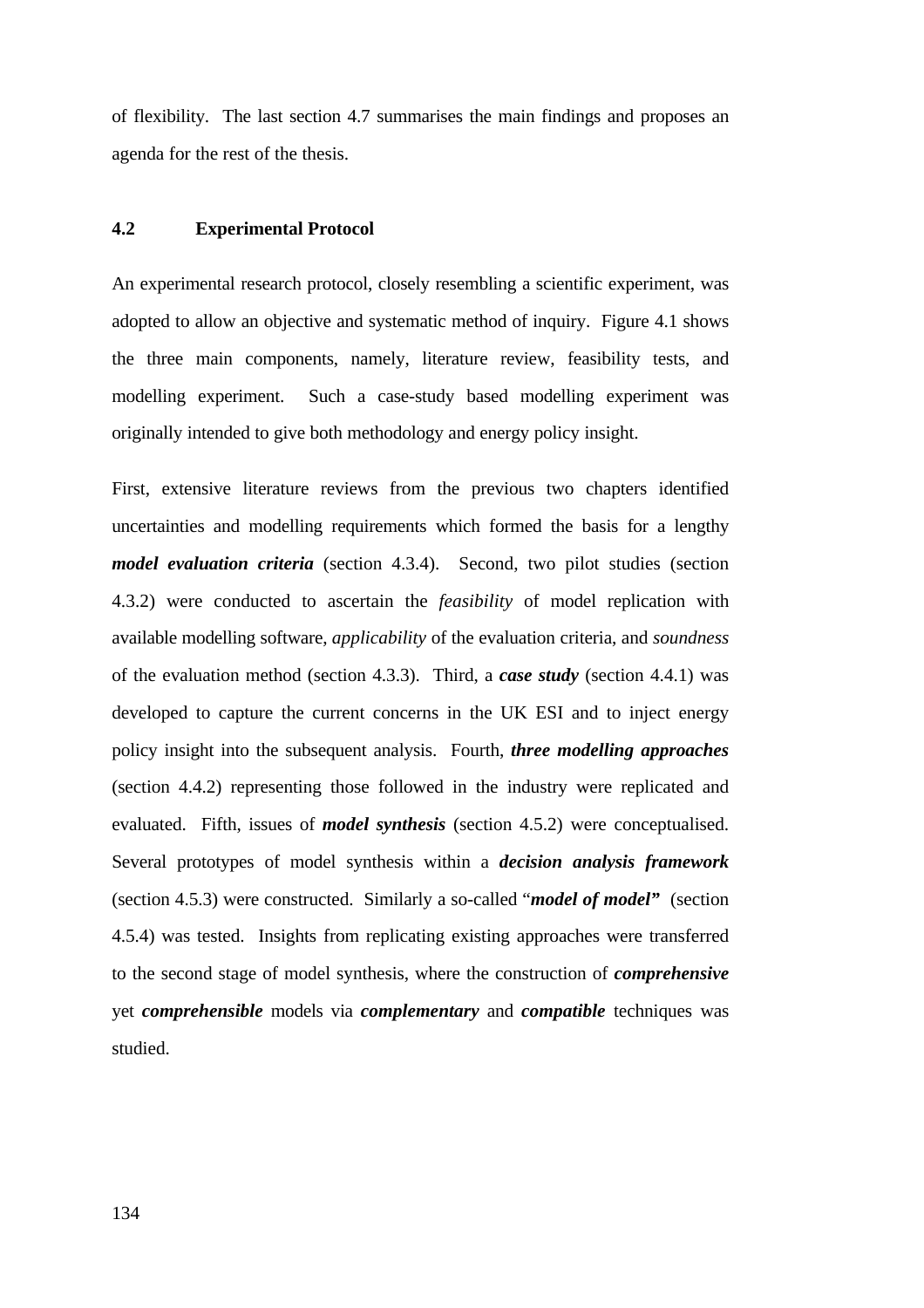



Apart from minor criticisms<sup>1</sup>, the experimental protocol provided a systematic method of model comparison. The next three sections give the rationale, details, and results for each of the main research components.

### **4.3 Model Replication and Evaluation**

## **4.3.1 Rationale**

 $\overline{a}$ 

A mere literature review of applications does not sufficiently expose the full limitation and potential of existing approaches. What is written can be *biased* and *minimal*, supporting the authors' intentions but not illuminating the intricacies of their particular approach. Authors have discretion over what to reveal and

<sup>1</sup> Circularity of the modeller as evaluator may cast doubt into the authenticity of the replication and the objectivity of the evaluation. Model replication and synthesis depend greatly on modelling skills and availability of modelling software. Depending on these conditions, different researchers may reach different outcomes.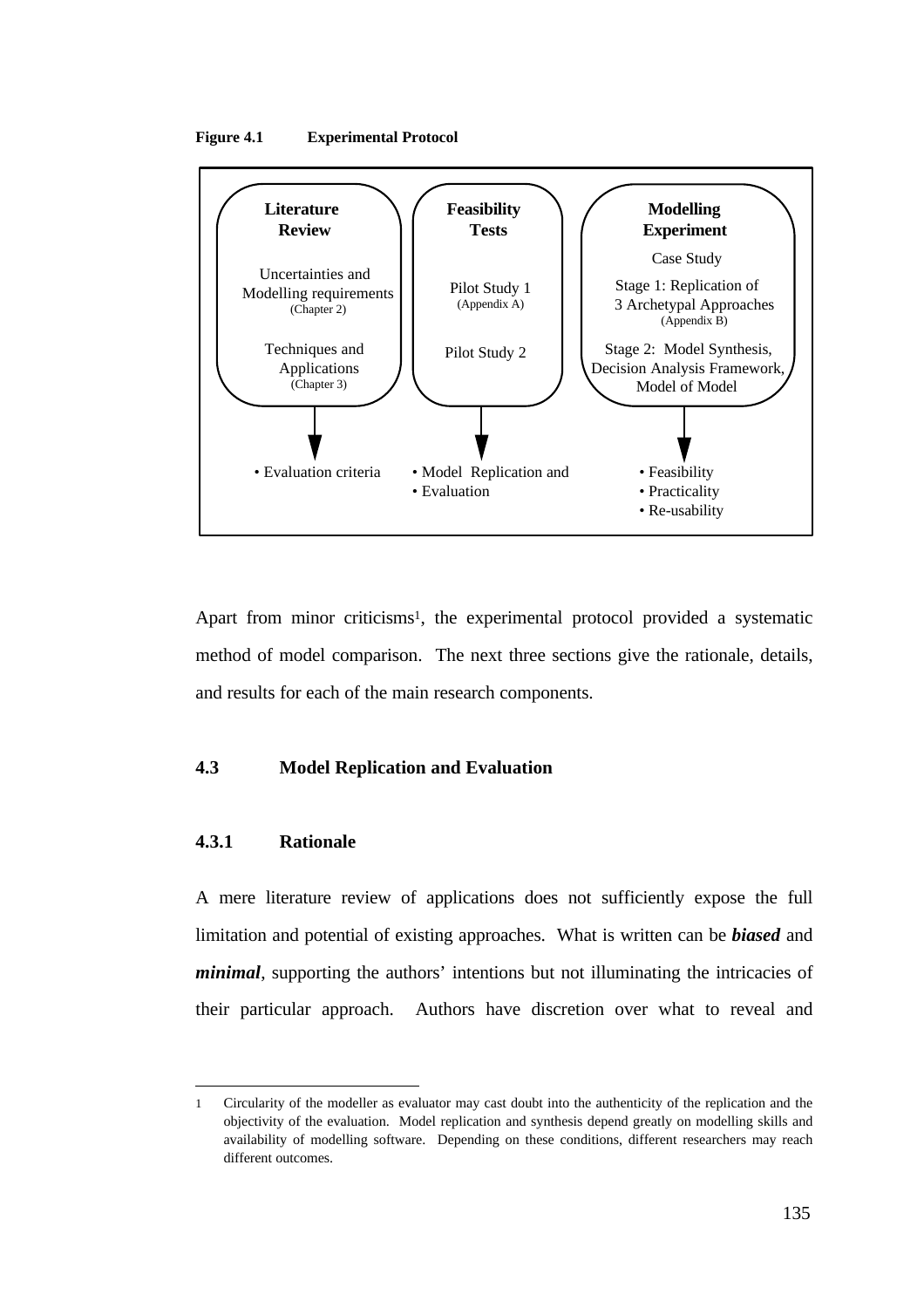consequently may hide weaknesses of their approach while presenting them in an undeservingly favourable light. Comparing models described in the literature is further complicated by the implicit standards of *fairness*, *objectivity*, and *thoroughness*.

The applications reviewed in Chapter 3 differ widely in *content*, *technique*, and *detail*. They vary from the evaluation of a particular technology to a range of technologies, from the analysis of demand uncertainty to industry investment behaviour, etc. They also tend to be *situation-specific*, that is, geared to a particular case study and not always comparable. These fundamental differences complicate the task of model comparison.

We propose a four step method consisting of 1) definition of evaluation criteria from literature review, 2) replication of model using available software, 3) evaluation of model against pre-defined criteria, and 4) comparison of models. Model replication permits a closer examination of uncertainty modelling as well as a more meaningful critique of limitations and potential for synthesis. Application to a single case study anchors the modelled content to enable ease and fairness of comparison. A two staged modelling experiment provides the vehicle for systematic assessment. The first stage replicates and evaluates the three modelling approaches. The second stage combines features of different approaches as well as tests the feasibility of model of model. One of these approaches operationalises the recommendation of the inspector at the Sizewell B public inquiry, that a probabilistic analysis is better than a deterministic one. Another approach transfers the predominantly US-based decision analysis approach to the UK situation.

## **4.3.2 Method of Replication**

Nowadays commercial desktop modelling tools such as spreadsheets, e.g. Excel and Lotus 123, add-ins, e.g. @Risk, and decision software, e.g. DPL, offer the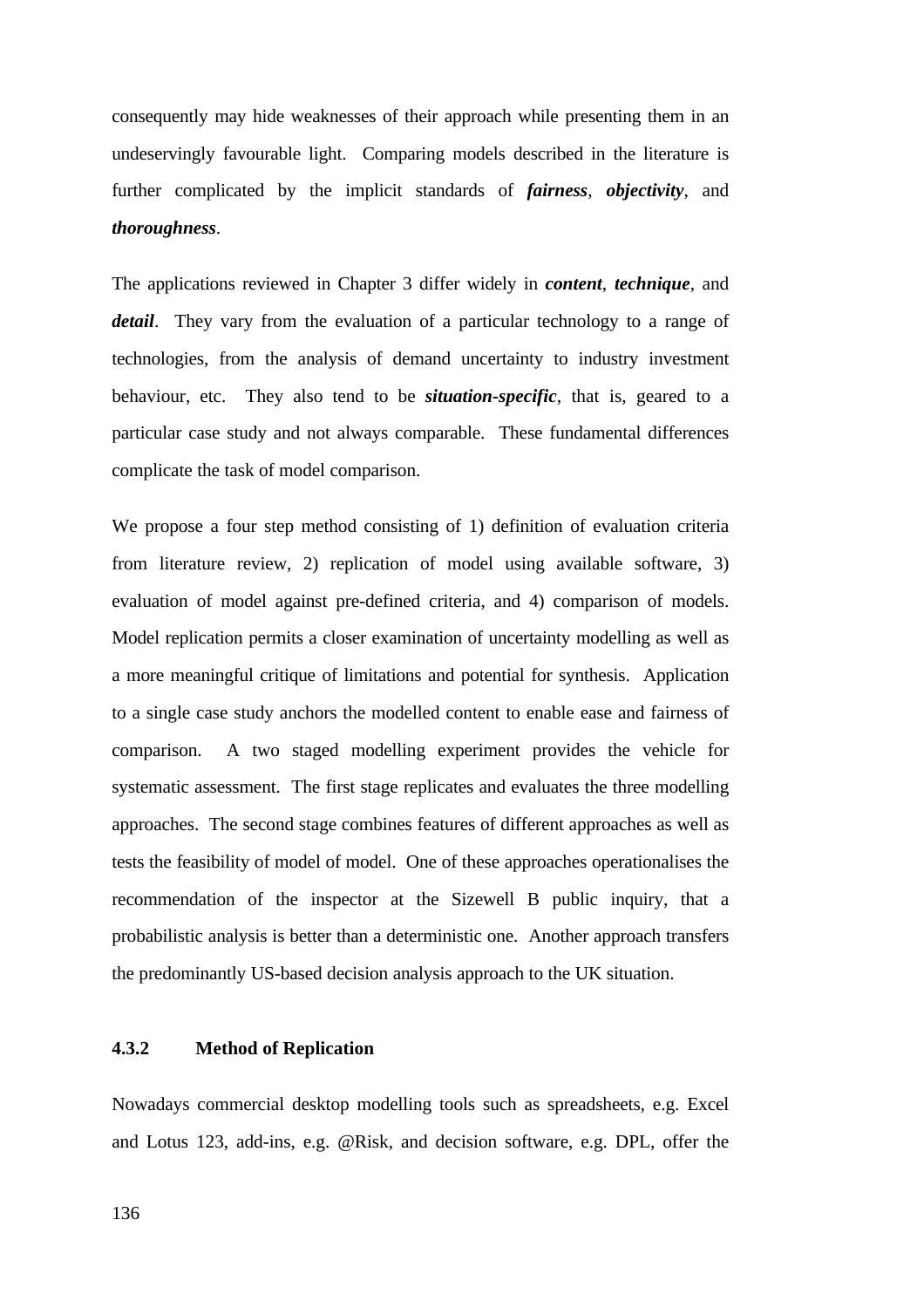kind of ease-of-use and multi-functionality which facilitate rapid model construction. Most of the models reported in the literature have been painstakingly computer coded from scratch and required major effort in implementation. The new tools allow models to be conceptualised, constructed, and tested much more quickly and effectively. Such tools as these and others can be used to mimic or replicate easily the essential characteristics of capacity planning models reported in the literature.

The feasibility of model replication and evaluation has been established in two unrelated pilot studies. The first study addresses specific issues of the Nuclear Review in the UK. The well-known techniques of sensitivity analysis and risk analysis were applied to a comparison of levelised costs of nuclear, coal, and gas plant based on data taken from various OECD countries. Documented fully in Appendix A, this study exemplifies the level of detail pursued in the modelling experiment. The second study used data from the Hinkley C public inquiry for replicating the deterministic approach, which is later subsumed into the first stage of the experiment in Appendix B. The second proved the feasibility of evaluation as well as replication.

### **4.3.3 Method of Model Evaluation and Comparison**

This case study based modelling experiment contains several standard research components: *comparative analysis*, *case study*, and *experimental design*. Regrettably, few examples in the literature employ such a combination.

Most model comparison studies are not case study based but mere reviews of model specifications. The studies by Dixon (1989) and Davis and West (1987) belong to the category of case study based comparative analysis of models. While Dixon compares existing models to critique and improve upon them, Davis and West compare to show off the model they developed. Dixon comments only on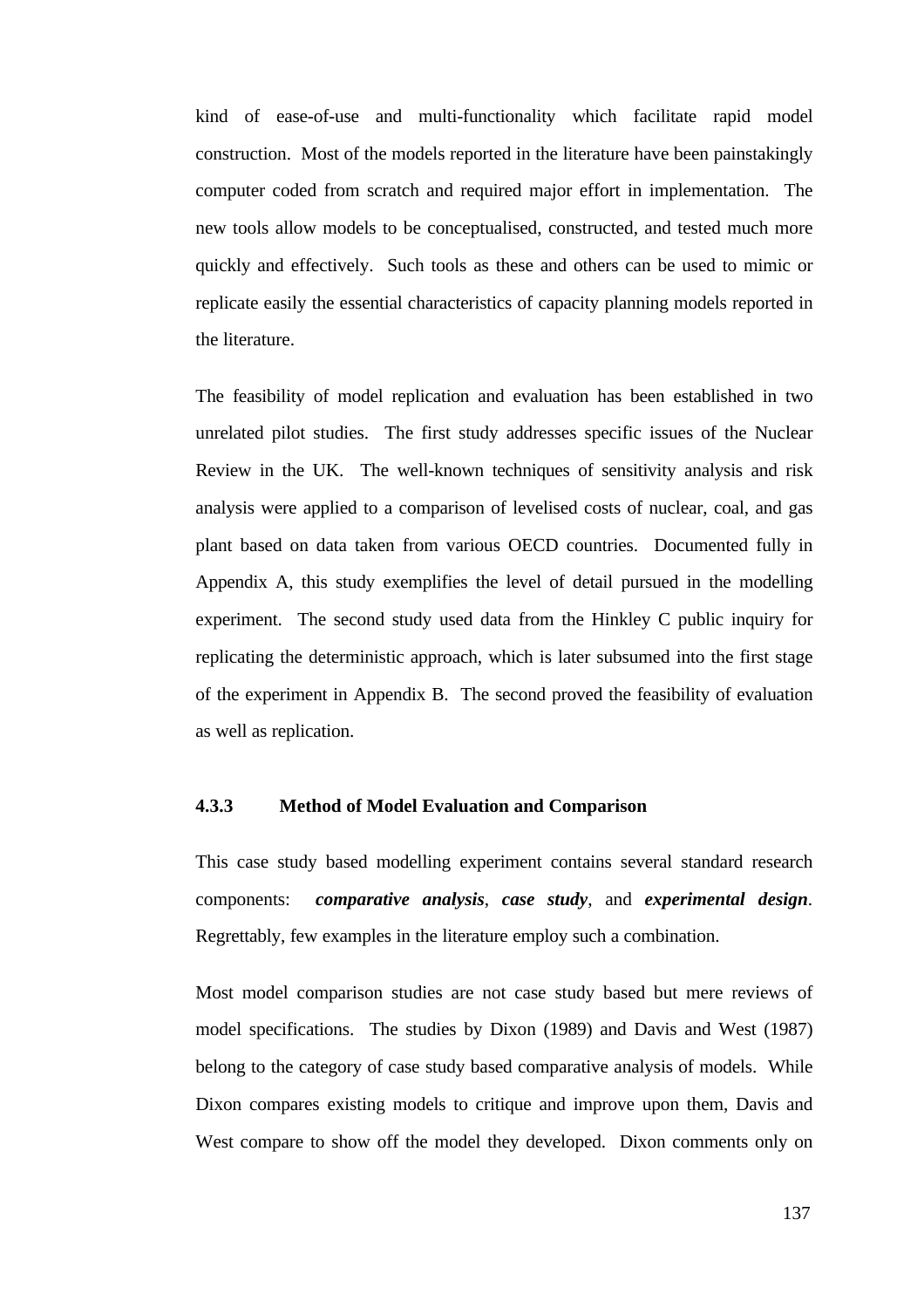the input and output thus treating the models as black boxes. On the other hand, Davis and West probe into the trade-offs of specific techniques employed in the models. Neither study defines the criteria for comparison beforehand. The basis of comparison is very general and superficial, e.g. *strengths and weaknesses*, *ease of use*, and *impact of models*.

Not enough has been written about how to evaluate models. Mulvey (1979) develops a workable procedure for comparing competing models for selection purposes, beginning with an evaluation of individual models against a pre-defined criteria. His five dimensions for evaluation consist of *performance*, *realism/complexity*, *information requirements*, *user friendliness*, and *computational costs*. He argues that it is possible to overcome the techniquedriven bias provided a methodology exists for evaluating models which are based on different techniques. His models are compared ordinally by preference ranking on each dimension, with the final results compared linearly by dominance. Morris (1967) suggests broad characteristics of models, which are useful but not specific enough for the purposes of assessing large complex models. Beyond roughly describing a model as simple or complex, he proposes other characteristics such as *relatedness*, *transparency*, *robustness*, *fertility*, and *ease of enrichment*.

In contrast to above, our evaluation criteria originates from an extensive literature review, hence more detailed and comprehensive than earlier studies. Instead of ranking all models on one criterion, our evaluation method assesses each model individually against all criteria.

## **4.3.4 Evaluation Criteria**

The detailed enumeration of uncertainties and modelling requirements in chapters 2 and 3 was proved feasible for evaluation purposes in the second pilot study. This original list of requirements, however, was difficult to use for comparison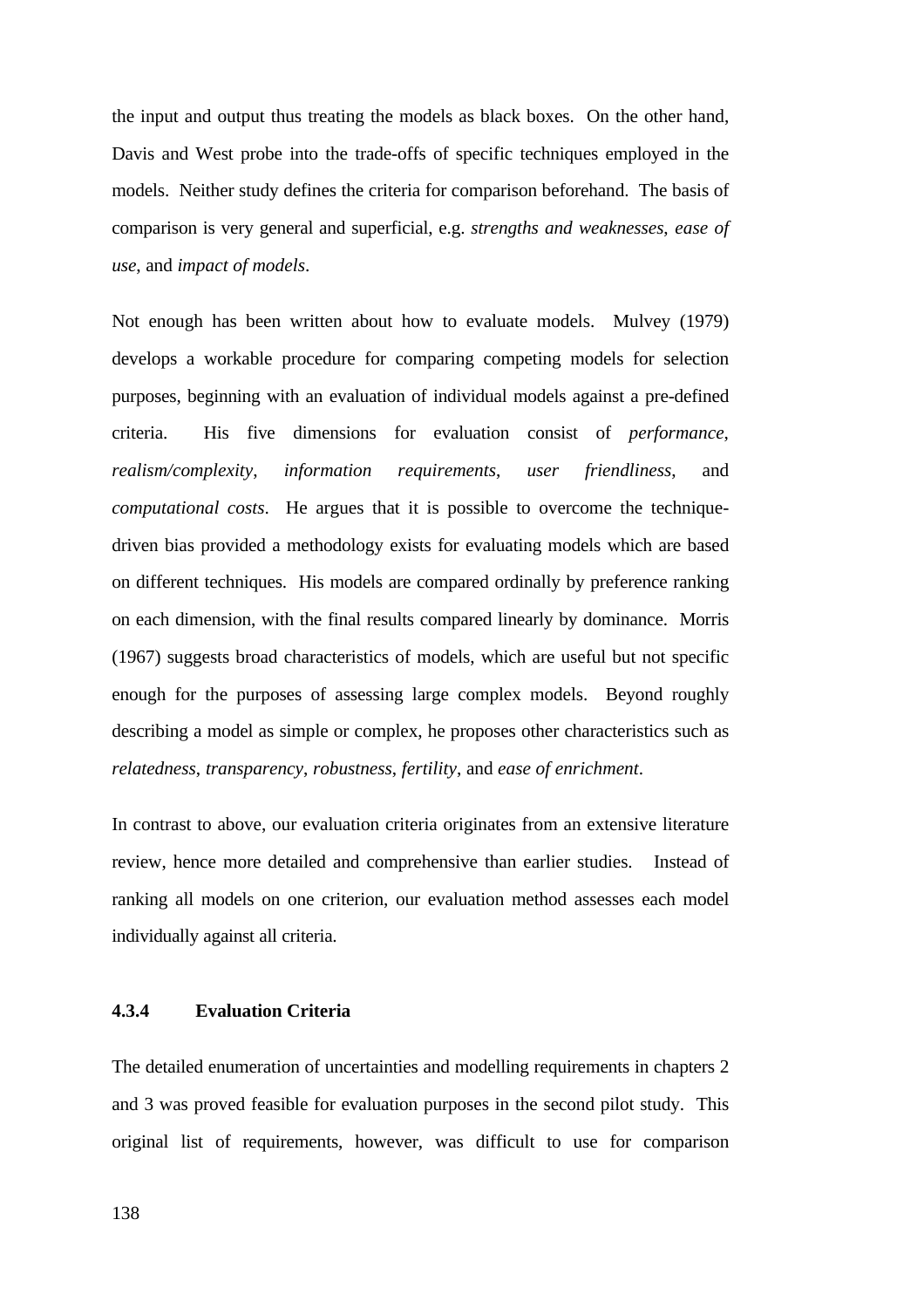purposes. For example, it was not always possible to compare models with different assumptions and properties. A reduced checklist was more workable but lacked the detail and comprehensiveness for which the evaluation and synthesis were intended. The reduced criteria consist of five major categories for evaluation: 1) level of detail, 2) desirable model characteristics, 3) decision focus, 4) output, and 5) uncertainty representation and analysis. Their sub-criteria are shown in table 4.1 and discussed thereafter.

| Table 4.1 | <b>Model Evaluation and Comparison Criteria</b> |  |  |  |
|-----------|-------------------------------------------------|--|--|--|
|-----------|-------------------------------------------------|--|--|--|

| <b>Main Category</b>                       | <b>Sub-Criteria (Elements)</b>                                                                                                                                                                             |
|--------------------------------------------|------------------------------------------------------------------------------------------------------------------------------------------------------------------------------------------------------------|
| Level of detail                            | • number of variables included<br>• operational detail (technical parameters)<br>· financial detail (costs)<br>• types of plants / technology                                                              |
| Desirable model characteristics            | • simplicity (more detail, less simple)<br>• transparency<br>• comprehensiveness (more detail, more comprehensive)<br>• extensibility<br>• complexity<br>• comprehensibility                               |
| Decision focus                             | • types of decisions captured<br>· multiple stages<br>• generation of alternatives                                                                                                                         |
| Output                                     | • range of insight<br>• richness of solutions<br>• range and diversity of alternatives<br>• business risk                                                                                                  |
| Uncertainty representation and<br>analysis | • discrete vs continuous<br>• conditional<br>• number of iterations (sampling)<br>• representativeness<br>· dimensionality (or in level of detail)<br>• computational tractability (or in level of detail) |

The *level of detail* relates to input variable specification which directly contributes to the comprehensiveness of the model. Although the format of input specification was largely ignored in the evaluation, it directly affected the transparency of the model. This category includes questions like how many variables are, can, or must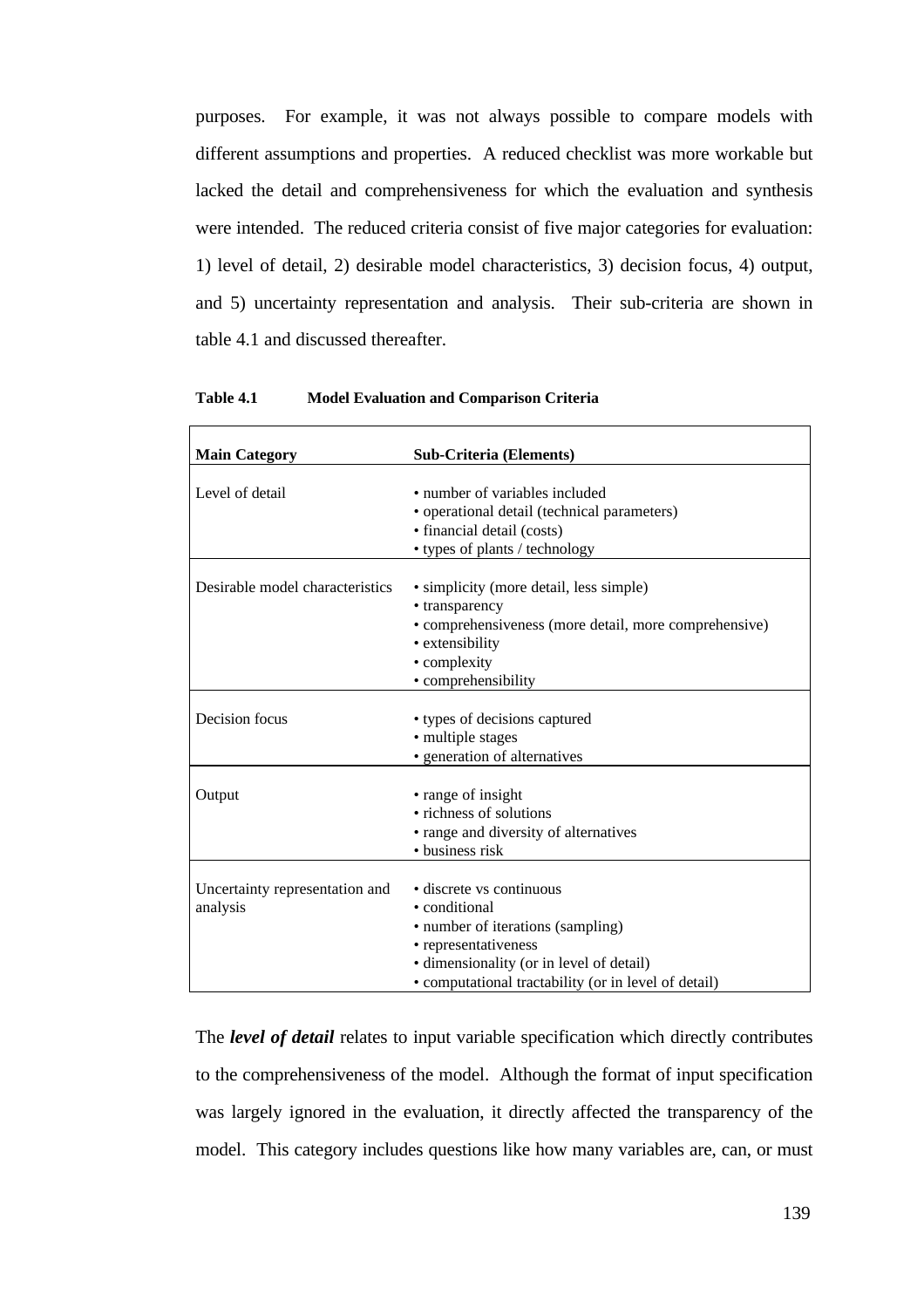be included; how many types of plants are considered; and the level of operational and financial detail. Operational detail relates to parameters such as load factor, utilisation rate, and thermal efficiency. Financial detail covers costs, e.g. operations and maintenance charges, interest during construction, tax, and discount rates.

*Model characteristics* can be assessed from the process of replication. A model that is comprehensive in input yet comprehensible in output requires a trade-off of the following desirable features: *simplicity* and *comprehensiveness*, *comprehensibility* (transparency) and *complexity*, and other features like *extensibility* and *reusability*. A simple model structure can hardly capture all details required, i.e. simplicity in structure versus comprehensiveness in specification. The *complexity* of plant economics and *dimensionality* of different kinds of uncertainty call for a *transparent* model for communication purposes. Comprehensibility by the user is important for the understanding of uncertainty.

*Decision focus* refers to the representation of the decision maker's perspective, such as *risk attitude*, *sequential stages*, and *uncertainty resolution*. Risk attitude can be incorporated in the discount rate, utility functions, and risk tolerance coefficient. Decisions and uncertainties in capacity planning do not occur simultaneously, as modelled in the deterministic and probabilistic approaches.

The *quality of the output* is related to the level of detail in inputs. The *range of insight* and *richness of solutions* surface from the range and diversity of alternatives. These and other aspects of the problem, such as *business risk*, reflect the benefit of using a particular approach.

The last category of *uncertainty representation and analysis* consists of the following assessments: discrete and continuous probabilities, conditional dependence, number of iterations (data points sampled in the distribution),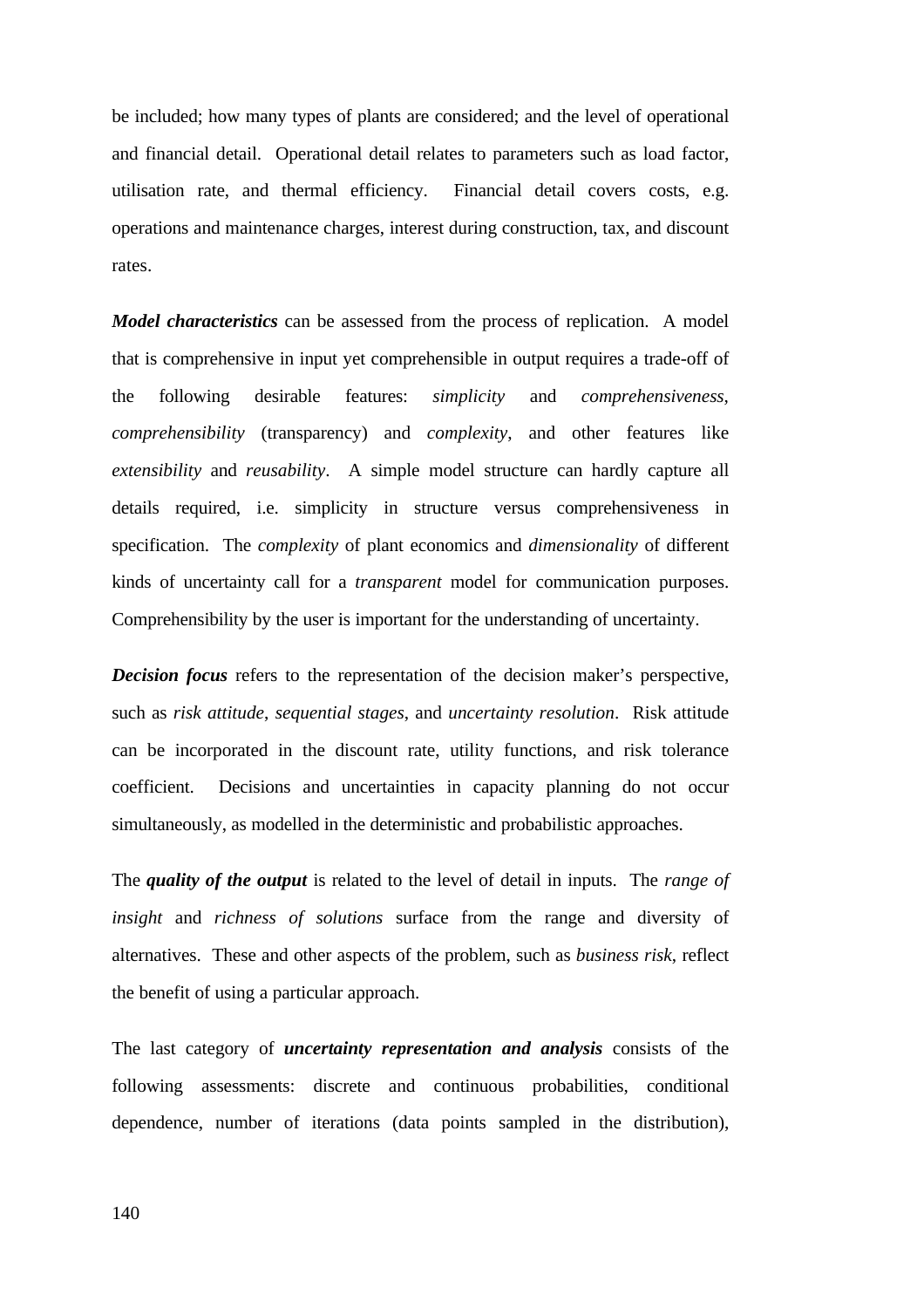representativeness, dimensionality, and computational tractability. These predefined criteria act as cues for the investigation of the potential, limitation, and effectiveness of each approach in modelling uncertainty.

## **4.4 Case Study Based Modelling Experiment**

#### **4.4.1 Case Study**

The case study captures a snapshot of the UK electricity supply industry as at July 1993. It is generic enough to embrace a range of objectives but specific enough (by consolidation of published data) to relate to current industry practice. It reflects the on-going controversies surrounding the major fuels, competition in generation, impact of environmental limits, and other uncertainties.

The utilities involved in power generation in the UK Electricity Supply Industry fall into three categories, broadly labelled as *unprotected and dominant*, *protected but competitive*, and *unprotected but encouraged*. Each of these perspectives are briefly described below, and their plant mix as at July 1993 summarised in associated tables.

The *unprotected but dominant* utility describes the two major power generators, National Power and PowerGen. These duopolists are primarily concerned with sustaining marketshare while increasing return to shareholders and therefore strongly motivated by profit. Despite having the financial muscle to invest in different types of plant, these companies face considerable regulatory uncertainty, e.g. threat of MMC<sup>2</sup> referral, caps on electricity prices, the Regulator's scrutiny of anti-monopolistic behaviour, and stringency of environmental allowances. National Power's plant mix as at July 1993 is summarised in table 4.2.

 $\overline{a}$ 

<sup>2</sup> Monopolies Mergers Commission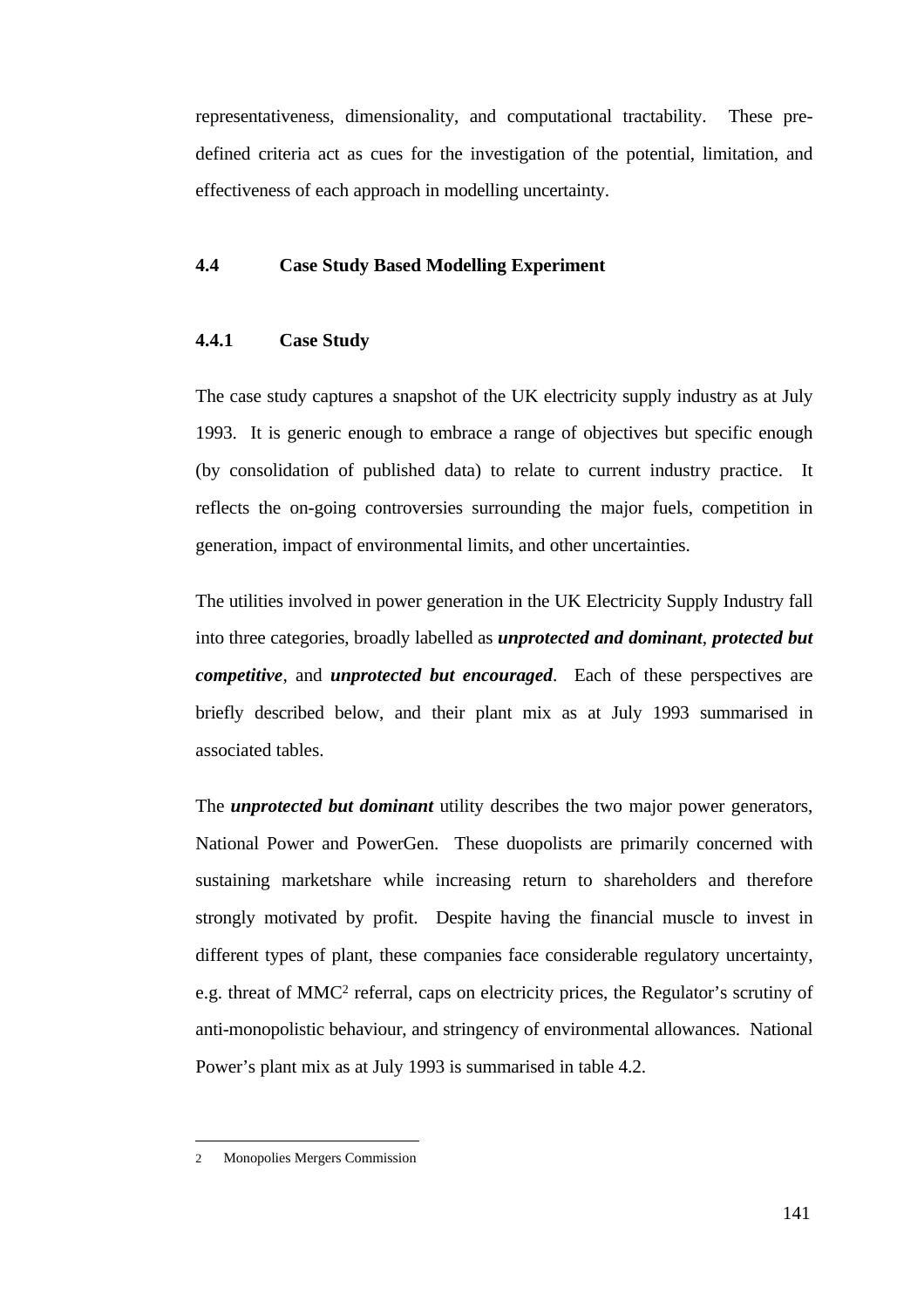| <b>Type of Plant</b>              | <b>Number</b> | <b>Capacity in MW</b> |
|-----------------------------------|---------------|-----------------------|
| Large Coal                        | 7             | 13,103                |
| Medium Coal                       | 4             | 3,412                 |
| Small Coal                        | 7             | 1,784                 |
| Oil                               | 3             | 4,484                 |
| Open Cycle Gas Turbine (OCGT)     | 16            | 1,565                 |
| Combined Cycle Gas Turbine (CCGT) | 1             | 620                   |
| Hydro                             | 3             | 40                    |
| <b>TOTAL</b>                      | 41            | 25,008                |

## **Table 4.2 Unprotected but Dominant Utility: National Power**

The *protected but competitive* utility characterises Nuclear Electric, which has not been privatised. Despite heavy subsidy of the nuclear levy and other government protective measures, the nuclear generator has an equally strong profit motive, i.e. to show that it can eventually compete in the private sector when the subsidy expires in 1998. Many of these uncertainties will be resolved with the outcome of the Nuclear Review due in 1995, i.e. privatisation, subsidies, public support, financing of power stations, and the future of nuclear power. Nuclear Electric's plant mix as at July 1993 is summarised in table 4.3.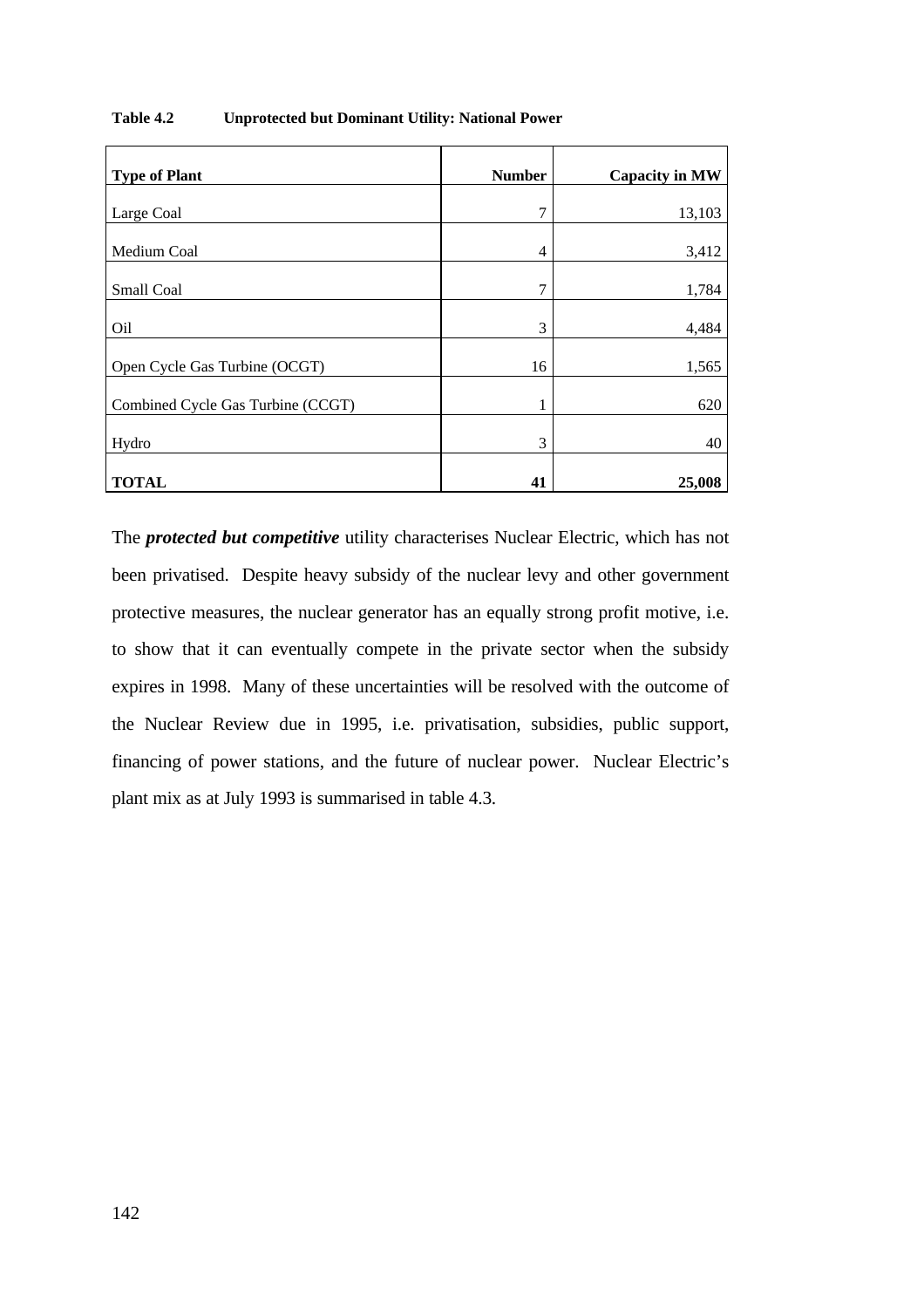| Table 4.3 | <b>Protected but Competitive Utility</b> |  |  |
|-----------|------------------------------------------|--|--|
|-----------|------------------------------------------|--|--|

| <b>Type of Plant</b> | <b>Number</b> | <b>Capacity in MW</b> |
|----------------------|---------------|-----------------------|
| Magnox               | 7             | 3,293                 |
| <b>AGR</b>           | 5             | 6,039                 |
| Hydro                |               | 30                    |
| TOTAL*               | 13            | 9,362                 |

\*Excludes Sizewell B currently under construction

Finally, the *unprotected but encouraged* utility reflects the views and opportunities of independent power generators. Independent power producers are building CCGTs which are tied to back-to-back 15 year fuel contracts as a way for the regional electricity companies to diversify their own distribution and supply business as well as to gain a competitive advantage in this market. Table 4.4 summarises the combined portfolio of all independent power generators by status as at July 1993.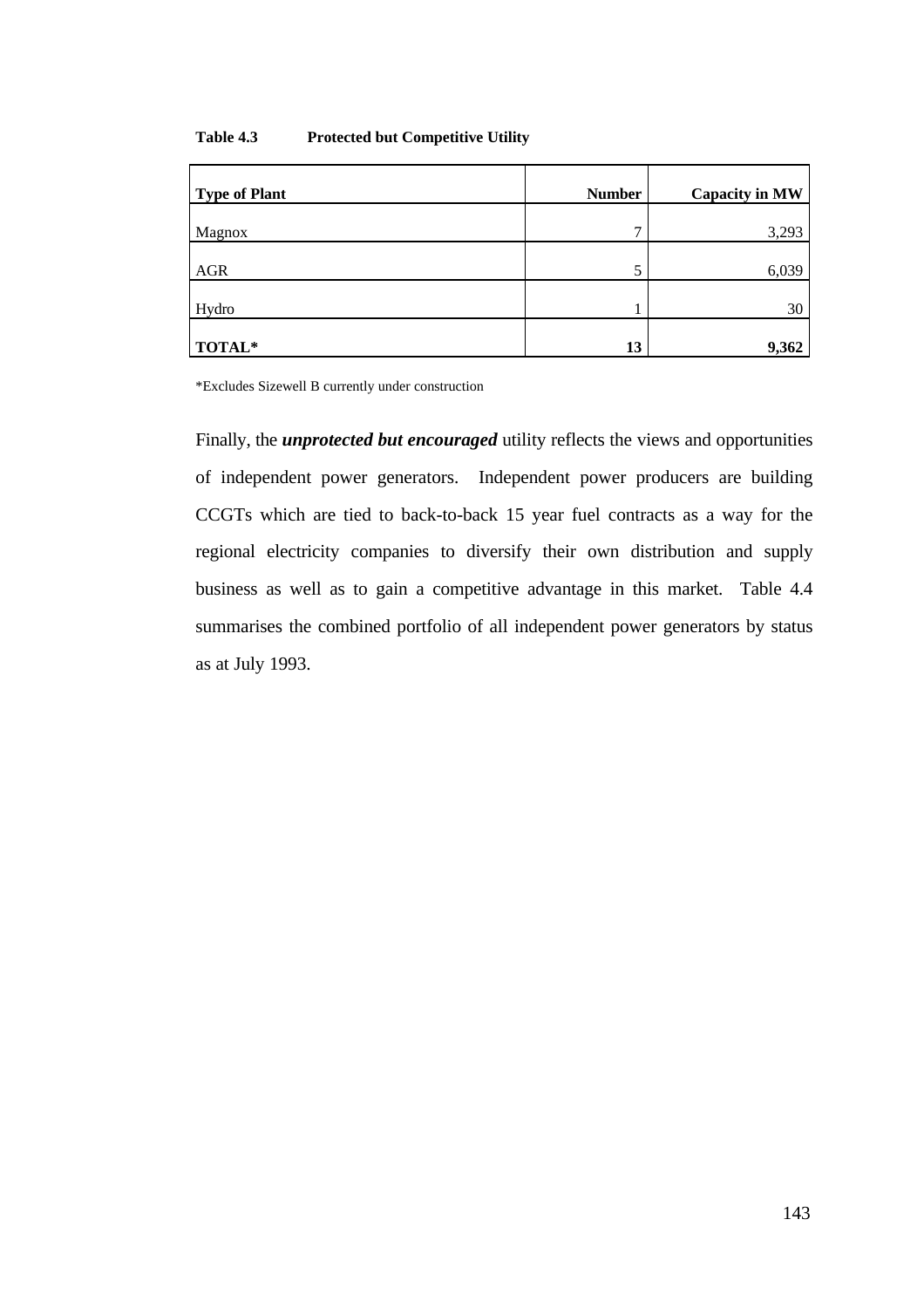| Status (CCGT, CHP)                                        | <b>Number</b> | <b>Capacity in MW</b> |
|-----------------------------------------------------------|---------------|-----------------------|
|                                                           |               |                       |
| Transmission Notice and Under Construction <sup>1,2</sup> | 9             | 4,936                 |
| Transmission Notice and Section 36 Consent Given          | 6             | $4,619 - 5,156$       |
| Section 36 Consent Given Only <sup>3</sup>                | 6             | $3,124 - 3,354$       |
| Transmission Notice Only <sup>4</sup>                     | 10            | 8,497                 |
| Public Inquiry                                            | 2             | 506                   |
| <b>Application for Planning Permission</b>                | 15            | $5,150 - 5,360$       |
| Early Stages (None of Above)                              | 6             | $1,200 - 1,300$       |
| <b>TOTAL</b>                                              | 54            | $28,032 - 29,109$     |

### **Table 4.4 Unprotected but Encouraged Utility**

1 Excludes BNFL's Sellafield CHP 162 MW under construction but not directly connected to system

2 Excludes Sizewell B PWR 1254 MW Under Construction

3 Excludes Hinkley C PWR 1200 MW which is very unlikely to be built

4 Excludes Scottish Interconnectors 750 MW

5 Includes projects in which National Power and PowerGen have stakes

In an increasingly more competitive electricity trading market, with tighter environmental regulation and potential over-capacity, the case study addresses the following question.

# **How should a power generating company in the UK plan for capacity expansion in terms of timing, capacity levels, and plant mix?**

These investment decisions depend on the kinds of technologies available, their economics, and impacts of uncertainty. The cost of a capacity expansion plan is calculated from totalling all investment and operating costs. The relative economics of plant can be determined by its merit order in the entire system.

To answer the capacity planning question, two main types of uncertainties surrounding the decisions to invest new plants and retire old ones are explicitly considered: *demand* and *fuel price*. These uncertainties at the industry level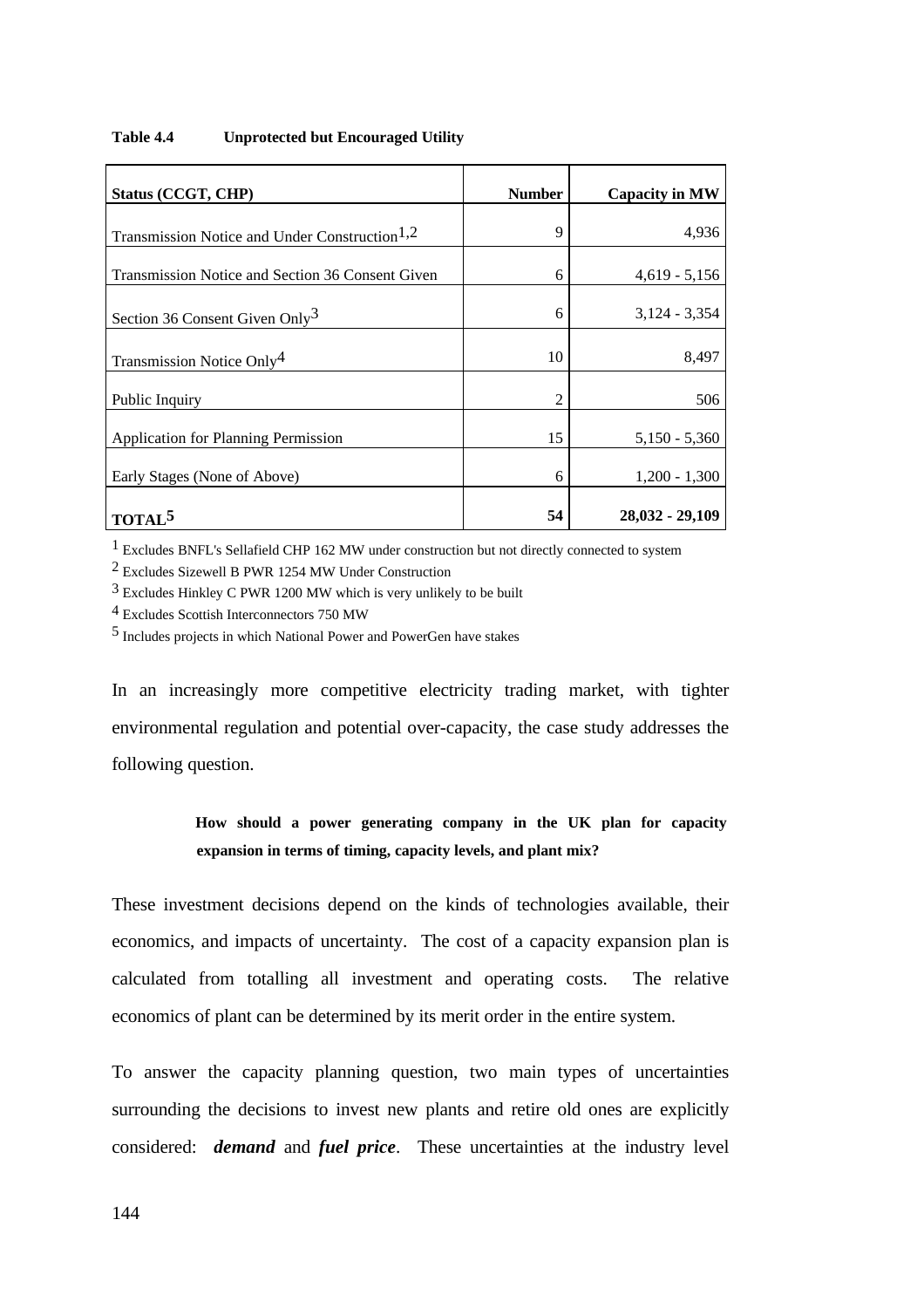concerns all types of power generators. Therefore differentiation amongst the companies is not required. Uncertainties at the firm level would require differentiation by type of utility; however these firm level uncertainties have not been addressed in this case study.

- 1) *Demand uncertainty* surrounds the seasonal fluctuation of demand as expressed in load duration curves as well as the period growth of demand. The growth and shape of demand depend on factors such as energy efficiency, consumer consciousness, demand side measures, weather, load management, fuel switching, VAT regulations, economic growth, and responsiveness to electricity prices.
- 2) *Fuel price uncertainty* affects the types of fuels used in the technologies. The main factors describing fuel price uncertainty are base price and subsequent escalation rates. Emission regulation, spot prices, and related fuel prices determine the direction and rate of fuel price escalation.

The consolidated industry data used in the replicated models are contained in Appendix B. Briefly, input data specification of plant consisted of 85 existing plant in the system totalling 60 GW of capacity of 10 different technologies (magnox, AGR, large coal, medium coal, small coal, oil, OCGT, CCGT, hydro, and the Scottish and French links). Eight different seasonal load duration curves were specified to correspond to peaks and troughs in demand during the year. Linear trend forecasts were specified for peak demand and each type of fuel for each period in the planning horizon. Capital and operating costs were specified for each of the 85 plants. New alternatives included fossil fuel plant, nuclear, and renewables.

## **4.4.2 Stage 1: Three Archetypal Modelling Approaches**

The first stage of the modelling experiment examines three modelling approaches representative of those followed in the industry. Two extreme approaches characterise capacity planning in the UK electricity supply industry: *deterministic*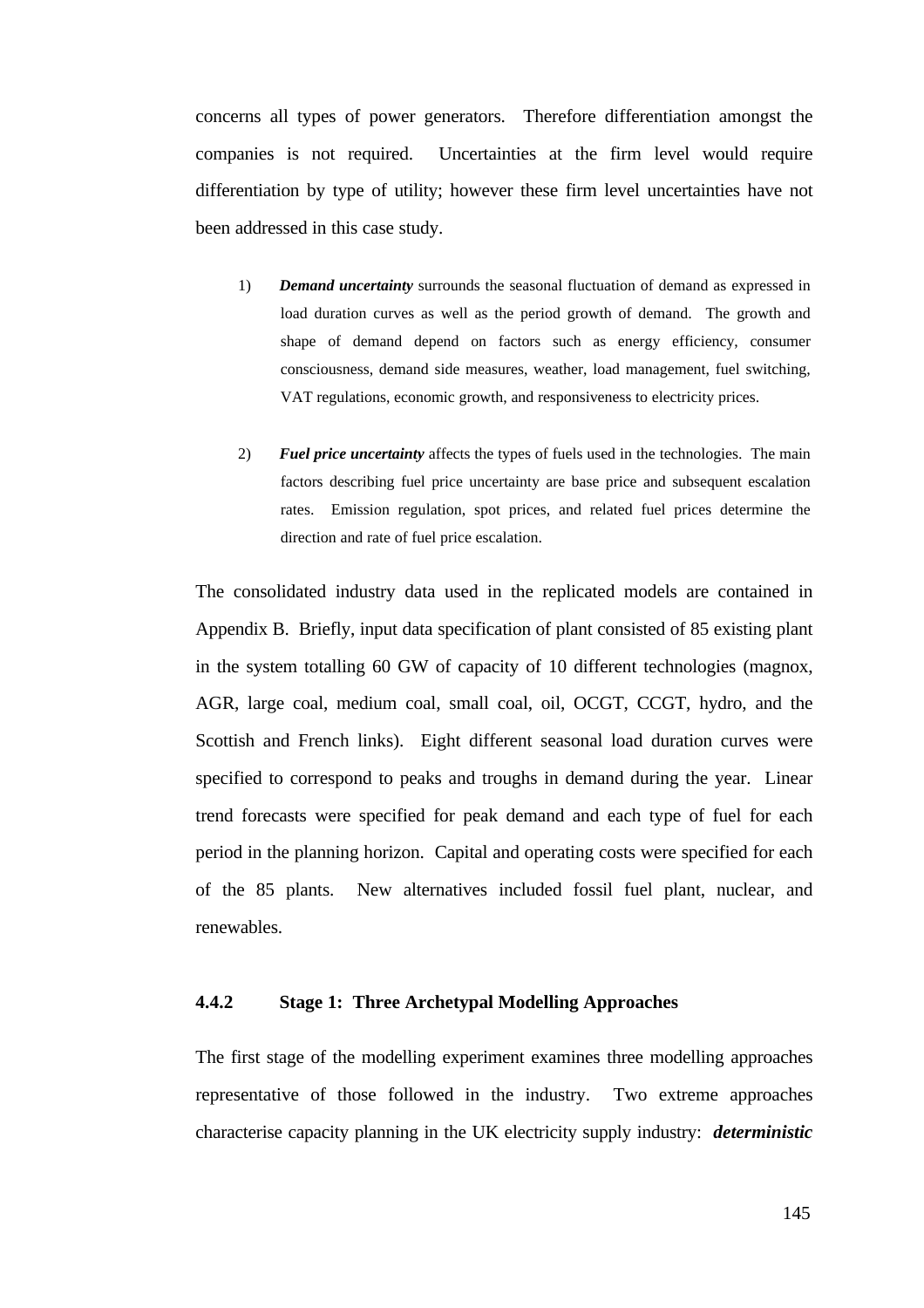and *probabilistic*. These have been highlighted in public inquiries into proposals to build new nuclear power plant. The deterministic and probabilistic approaches centre around an optimisation of investment schedules to electricity demand and fuel forecasts. In the US, on the other hand, regulatory hearings have increasingly made use of the *decision analytic approach* which combines some features of the deterministic and probabilistic approaches. These three modelling approaches (deterministic, probabilistic, and decision analytic) represent quite distinct norms in the industry and span the range of basic approaches.

- 1) The deterministic approach is typical of large, public sector, monopolistic power companies, e.g. the former Central Electricity Generating Board (CEGB) in the UK. The CEGB used the techniques of *scenario analysis*, *optimisation*, and **s***ensitivity analysis*. Their approach is well documented in Greenhalgh (1985), Vlahos and Bunn (1988b), and the Sizewell and Hinkley public inquiries (Layfield, 1987). Five scenarios are postulated from assumptions on world growth and the UK economy. Within each scenario, a linear programming optimisation is performed to produce the best solutions. Uncertainty is investigated afterwards through sensitivity analysis by changing one variable at a time. This deterministic approach considers a few uncertain parameters that are sequentially and independently varied over limited ranges.
- 2) The probabilistic approach is effectively an *expanded risk analysis* demonstrated by Evans (1984) and also discussed in Evans and Hope (1984), Kreczko et al (1987), and Jones (1989). It gives attention to the kind of uncertainty analysis recommended by the inspector Sir Frank Layfield in the conclusions of the Sizewell B public inquiry. However, this recommendation was not followed in the ensuing Hinkley enquiry. This approach is an extension of the first pilot study with the major difference that an optimisation sub-model is run several times using the sample values from the risk analysis-generated probability distributions. By varying more than one variable at the same time, it is possible to get different combinations of input values. In the Sizewell study, fifteen input variables were explicitly included for this uncertainty analysis, with justification for the exclusion of other major variables such as plant lifetime and discount rate.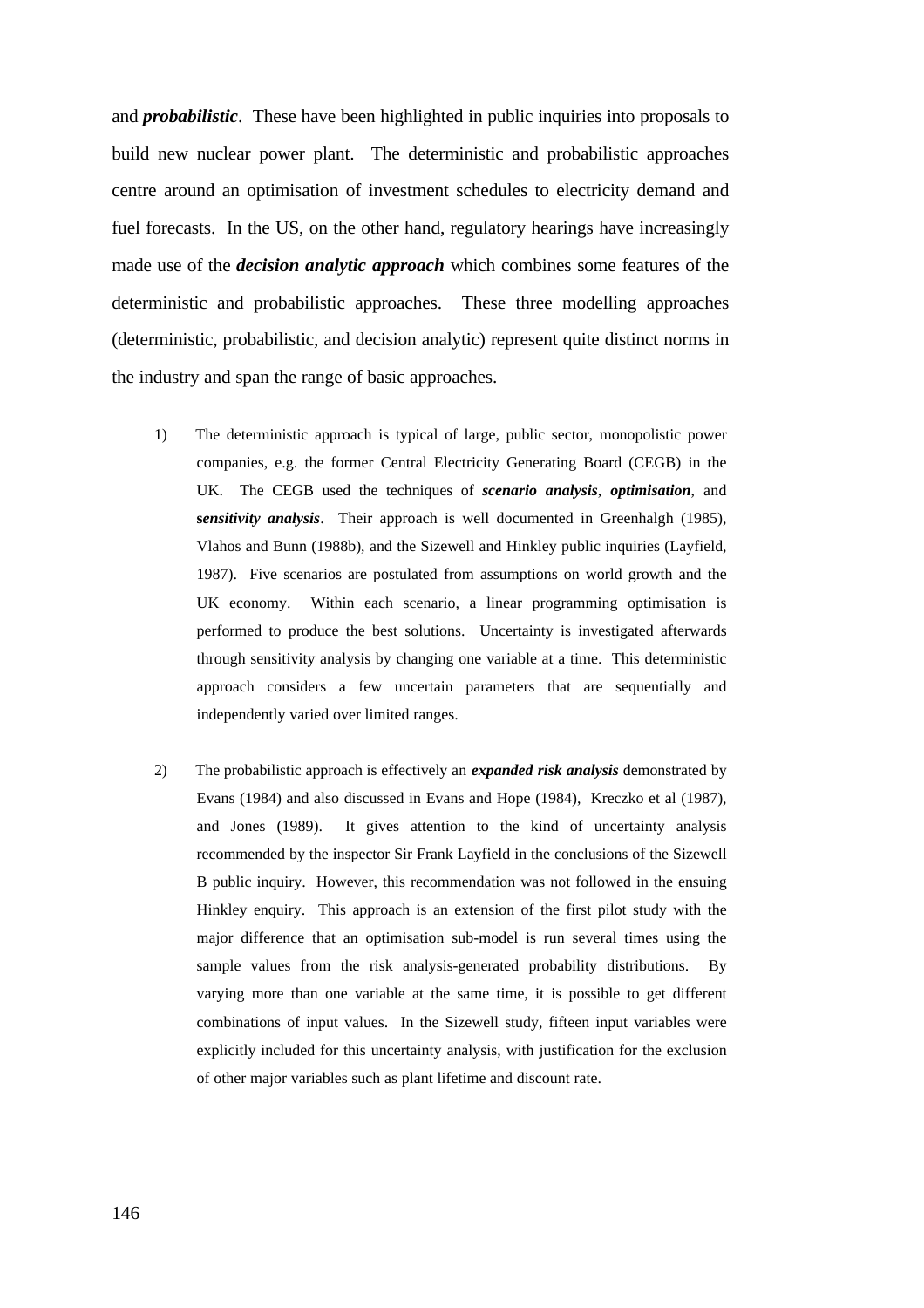3) The decision analytic approach is patterned after the North American *decision analysis* school, a discipline actively practised by consulting firms such as SDG (Strategic Decisions Group) and ADA (Applied Decision Analysis). We replicate a variant of the Over/Under Model of Cazalet et al (1978). This kind of decision analysis approach is illustrated in Anders (1990) and Peerenboom et al (1989). The approach is heavily decision analysis oriented with emphasis on the technology choice decision. A decision tree is structured to capture the major decisions and uncertainties.

Details of these approaches, their replication, and evaluation are given in Appendix B. Briefly, the deterministic and probabilistic approaches were straightforward replications of the Sizewell B and Hinkley C models but with industry data updated to 1993. The decision analytic approach required more extensive prototyping, i.e. re-structuring of the basic problems in capacity planning.

## **4.4.3 Comparison of Approaches**

The three approaches were replicated and evaluated independently of each other. The plant schedule optimisation central to the deterministic approach provided a link to the probabilistic approach. However, the transition between the probabilistic and decision analytic approaches required a major re-orientation in conceptualisation and construction.

The optimisation programme used in the deterministic and probabilistic approaches captures the operational and financial details missing in the decision analytic approach. Unfortunately, the *level of detail* required by the capacity optimisation programme is difficult to attain in the new competitive environment. Commercial confidentiality restricts the publication and availability of detailed plant characteristics and costs. In the absence of actual plant data, estimates may reduce the level of accuracy and detail and adversely affect the reliability of the output. This aspect of modelling, i.e. the inability to model the "full" system given the difficulty of obtaining competitors' data, is even more crucial now.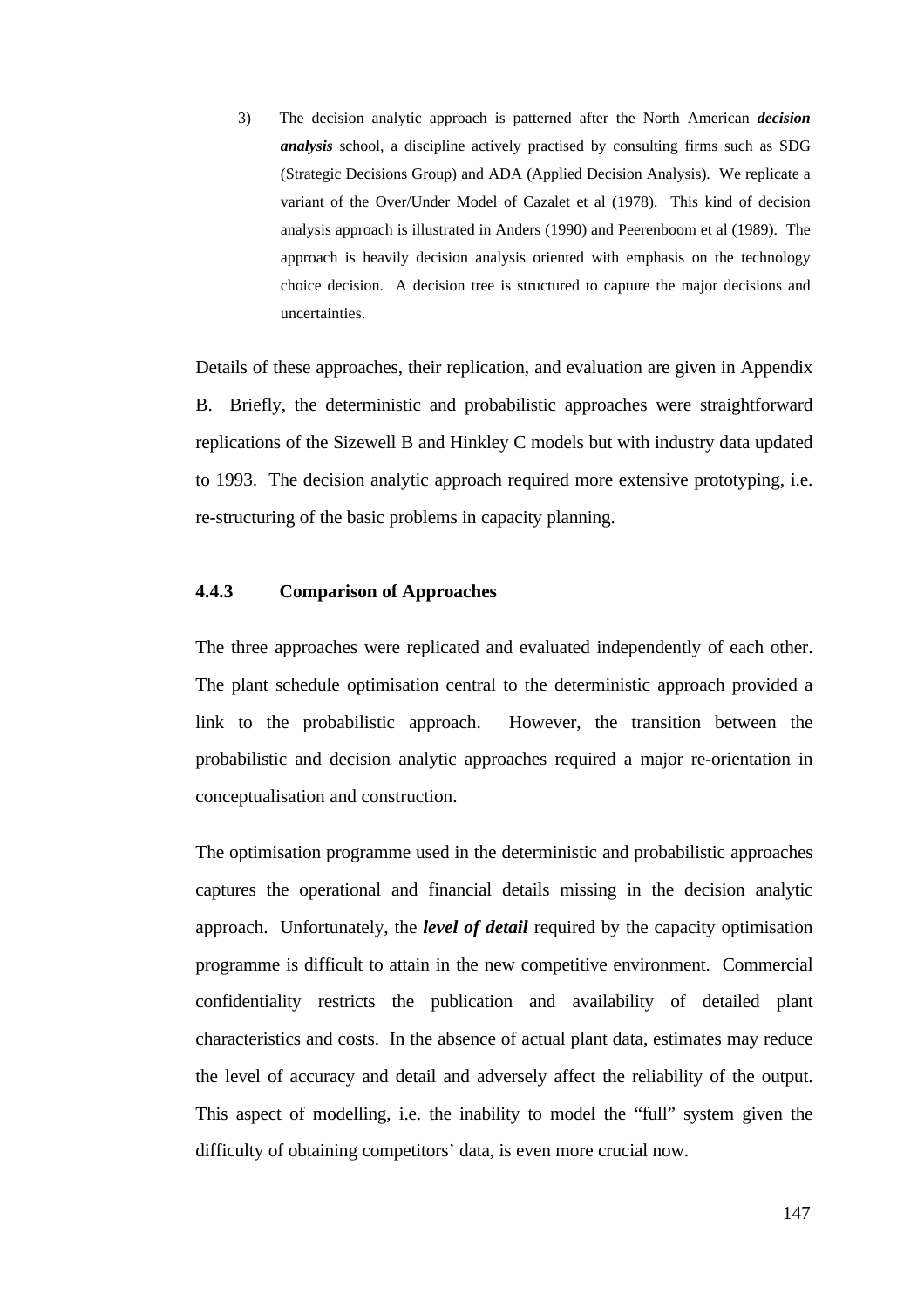The level of detail leads to the *comprehensiveness of specification* which are met by the first two approaches. Both are developed from a full model specification of the capacity expansion problem. They take a simultaneous approach to decision making, i.e. a single plan is produced rather than the usual multi-staged contingent nature of planning. The decision analytic approach, in contrast, decomposes capacity planning into a sequence of decisions. All three approaches can be extended to include more scenarios, uncertainties, time periods, decisions, alternatives, etc. However, the probabilistic and decision analytic approaches run into dimensionality problems.

The deterministic approach treats *uncertainty* in an expanded what-if analysis, whilst saying nothing about the preferences and risk attitudes of the decision maker. Assigning probabilities to scenarios and uncertain parameters enables the consideration of likelihoods. The probabilistic approach merely produces a robust plan, i.e. results that lie within an acceptable range. It gives no indication of the sequence of decisions that should be undertaken. Decision analysis by definition is a decision-focussed technique. It captures the risk attitude and value preferences of the decision maker as well as the multi-stage nature of capacity planning, thereby allowing the explicit consideration of each perspective.

*Range and richness of insight* in the output depend on the specification of the input. The probabilistic approach allows the expression of all important uncertainties at once and also gives risk profiles of different output parameters at the end of the simulations. The decision analytic approach requires the sequential consideration of inputs and the fulfilment of mutually exclusive and collectively exhaustive conditions. As a result, outputs from decision analysis come from a smaller set of permutations than possible from risk analysis. Risk profiles as constructed from cumulative output distributions can be compared for cost ranges of different alternatives. On the other hand, the decision analytic approach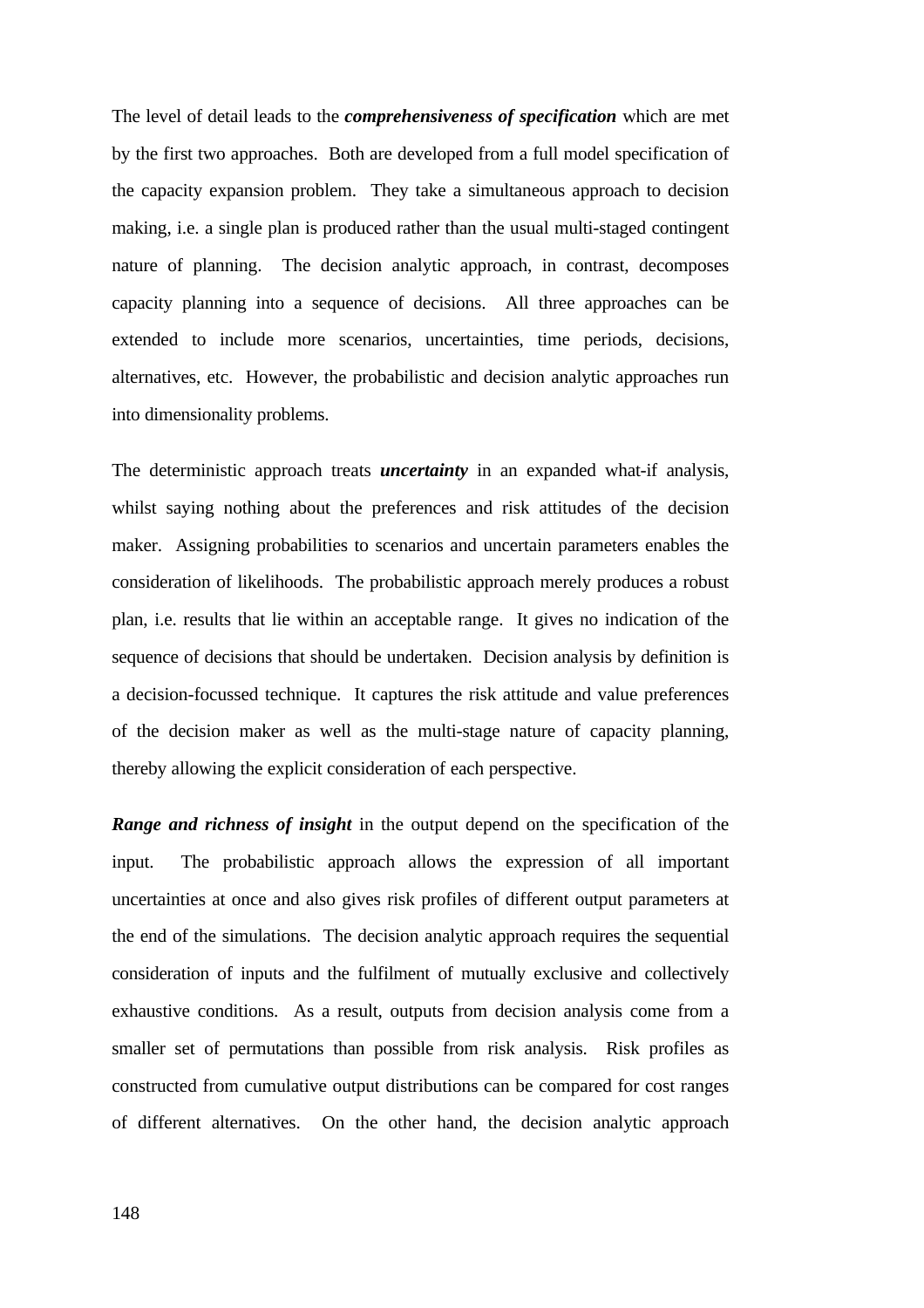produces discrete pictures of these alternatives, which give much less information. Although the deterministic approach produces outputs that are scenario dependent, it gives different combinations of plant alternatives, which cannot be achieved in decision analysis due to limited input specification.

In theory, *continuous probability distributions* can be attached to chance nodes in decision analysis. In practice, finite states and the dimensionality of multiple stages prevent such a formulation. The probabilistic approach, on the other hand, uses efficient sampling methods to propagate continuous distributions to the output. However, these sampling methods assume independent probability distributions. The deterministic approach treats uncertainty in a static and limited fashion. There is no account of asymmetry or likelihood. Table 4.5 summarises the above comparison of modelling approaches by evaluation criteria.

| <b>Criteria</b>          | <b>Deterministic</b>       | Probabilistic | <b>Decision Analytic</b>   |
|--------------------------|----------------------------|---------------|----------------------------|
| Level of detail          | high                       | high          | low                        |
| Model<br>characteristics | comprehensive              | comprehensive | comprehensible             |
| Decision focus           | optimisation               | simulation    | decision focussed          |
| Output                   | scenario-dependent<br>plan | risk profiles | decision sequence<br>paths |
| Uncertainty              | static, discrete           | cumulative    | sequential resolution      |
|                          | by sensitivity             | by sampling   | by discrete states         |

**Table 4.5 Comparison With Respect to Evaluation Criteria**

In terms of modelling effort and focus, the deterministic approach is *input intensive* as it requires the generation of scenarios and detailed specification of input. The probabilistic approach is *output intensive* as evident in the sheer volume of sampling data and simulation results that must be consolidated. In contrast, the decision analytic approach is *structure intensive*, as it forces the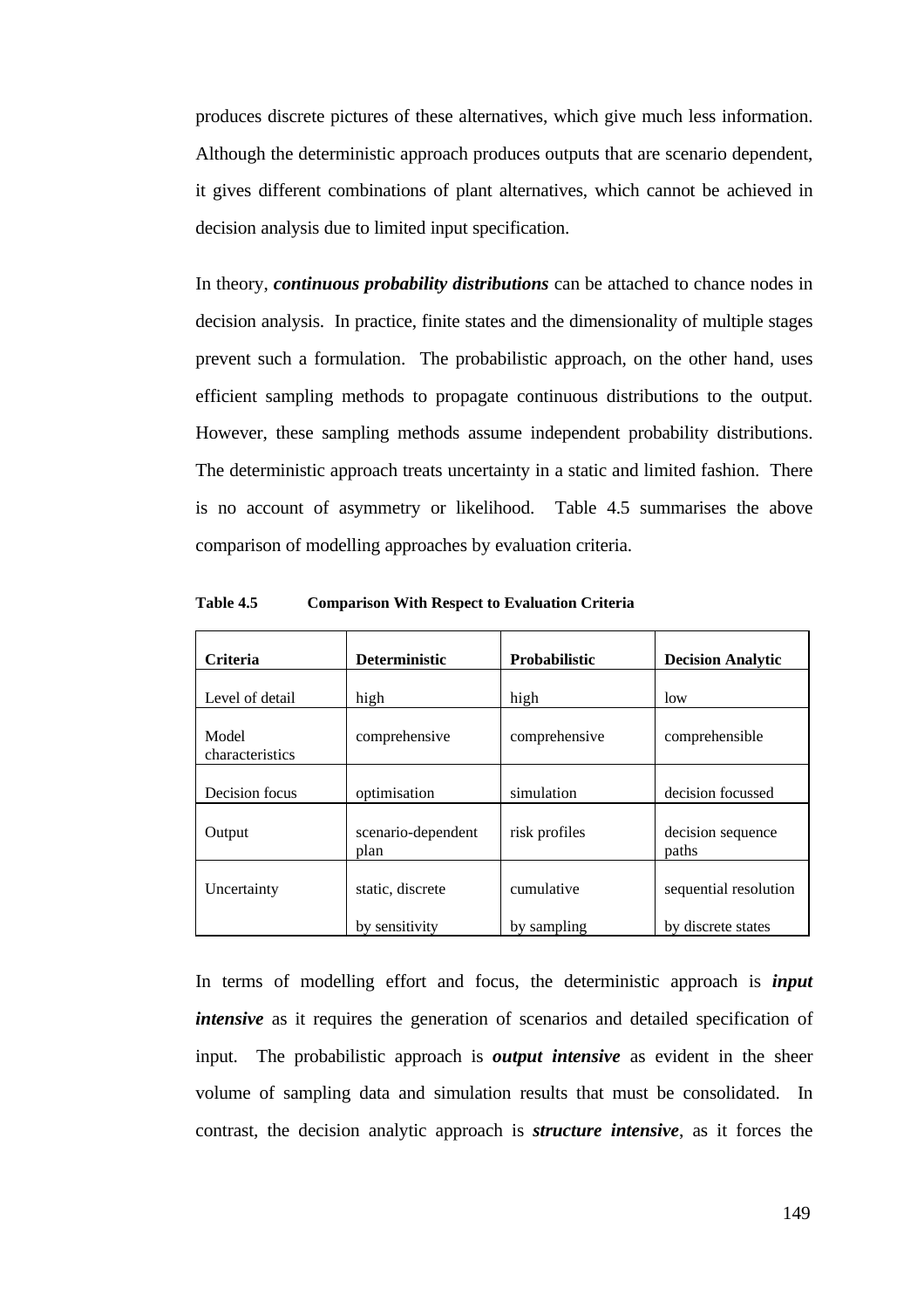problem to be addressed in terms of controllable and uncontrollable events, i.e. decisions and uncertainties. Table 4.6 summarises the main points in the evaluation of each approach with respect to their contribution to a comprehensive yet comprehensible model.

| Approach          | <b>Positive Features</b>                                   | <b>Negative Features</b>              |
|-------------------|------------------------------------------------------------|---------------------------------------|
| Deterministic     | • credible basis                                           | • none of the scenarios may           |
|                   | • easy                                                     | occur<br>• may have sub-optimal plans |
|                   | • detailed                                                 | • tendency towards over-              |
|                   | • captures complexity of merit<br>order                    | optimism                              |
|                   |                                                            | • no account of asymmetries           |
|                   |                                                            | • static view of uncertainty          |
| Probabilistic     | • robustness                                               | • time consuming iterations           |
|                   | • simultaneous computation of<br>all probabilistic effects | • manageability and data control      |
|                   |                                                            | • independence of probabilities       |
| Decision Analytic | • perspectives                                             | • lack of detail                      |
|                   | • multiple stages                                          | • dimensionality problem              |
|                   | · risk attitude                                            |                                       |
|                   | • flexible construction                                    |                                       |

| Table 4.6 | <b>Summary of Approaches</b> |
|-----------|------------------------------|
|-----------|------------------------------|

As expected, each approach is incomplete insofar as capturing all areas of uncertainties. Deterministic optimisation requires considerable input data. Scenario and sensitivity analyses give limited insight to the kinds of uncertainties that prevail. Risk analysis by means of Monte Carlo simulation of the optimisation model improves the representation and treatment of uncertainty but produces output risk profiles at a high computational cost. Although decision analysis considers decisions and uncertainties explicitly, its structural simplicity cannot incorporate the complicated production costing in electricity generation. These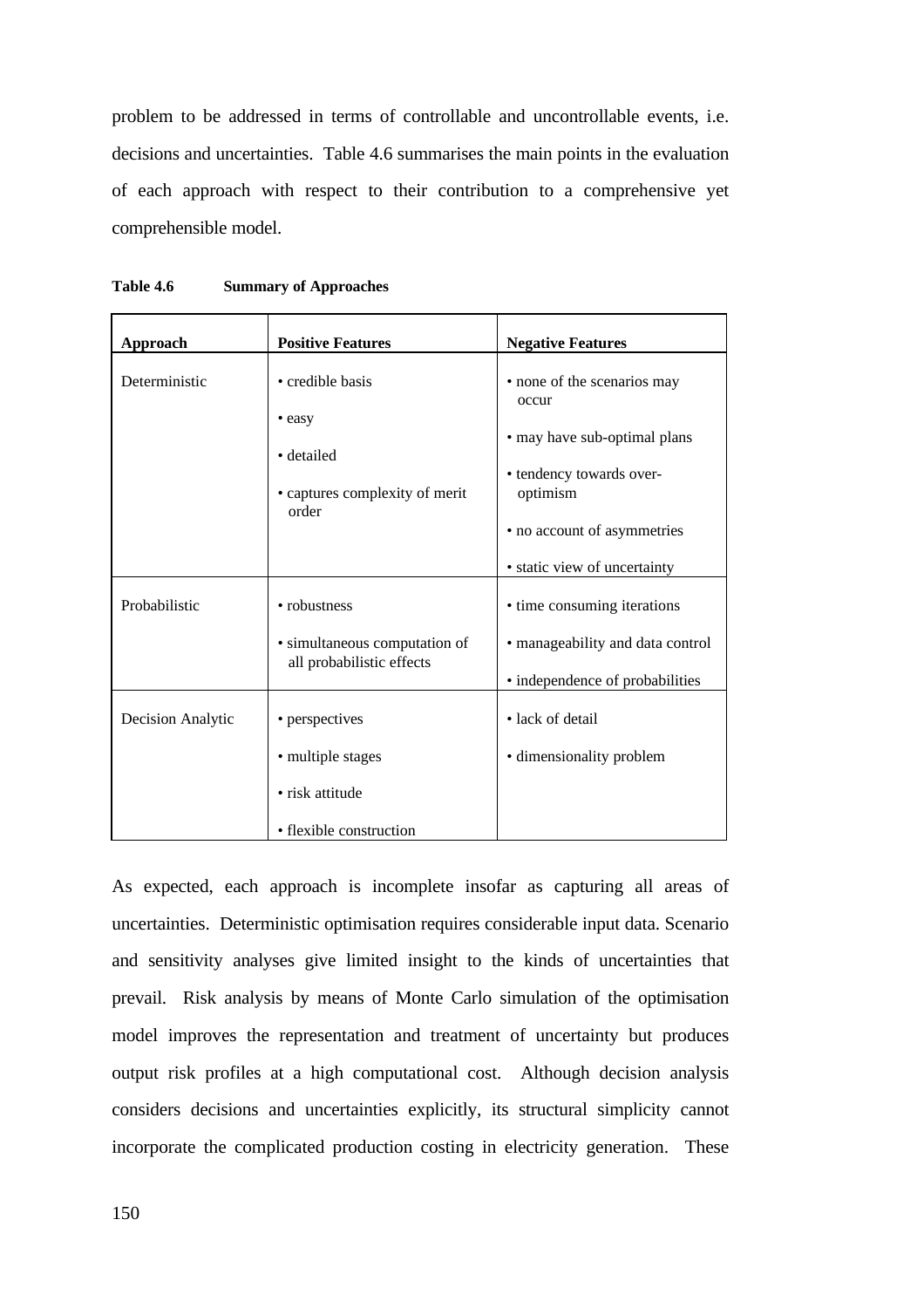results point to the strengths and weaknesses of each approach and the need to balance the desirable model characteristics.

The deterministic and probabilistic approaches centre around the optimisation algorithm of fitting investment schedules to forecasts of demand, fuel, and other uncertain parameters. Fitting plans to forecasts relies on the accuracy of forecasts. Sophisticated trend-based forecasting methods has performed poorly in the turbulence of the last two decades. Inaccurate forecasts lead to sub-optimal plans. The traditional approach of fitting plans to forecasts of fuel supply and electricity demand is a static answer to a dynamic reality.

Modelling different perspectives in deterministic and probabilistic approaches is difficult, because the optimisation programme optimises the entire system and not with respect to ownership. A decision focus can only be manifested in decision analysis which, on the other hand, is incapable of modelling the intricacies of the power system.

Throughout the experiment, difficulties in meeting the main conflicting criteria of *comprehensiveness* (completeness) and *comprehensibility* (manageability and transparency) are evident. Each approach is either comprehensive but not comprehensible or vice versa, never both, as summarised below.

- 1) The deterministic approach is *incomplete* and *inadequate* in the treatment of uncertainty.
- 2) The probabilistic approach generates *too much data* to be manageable.
- 3) The decision analytic approach is *unable to capture the details* required in power systems planning.

Given the above conclusions, the next stage of the modelling experiment attempts to overcome the deficiencies of individual approaches and resolve the conflicts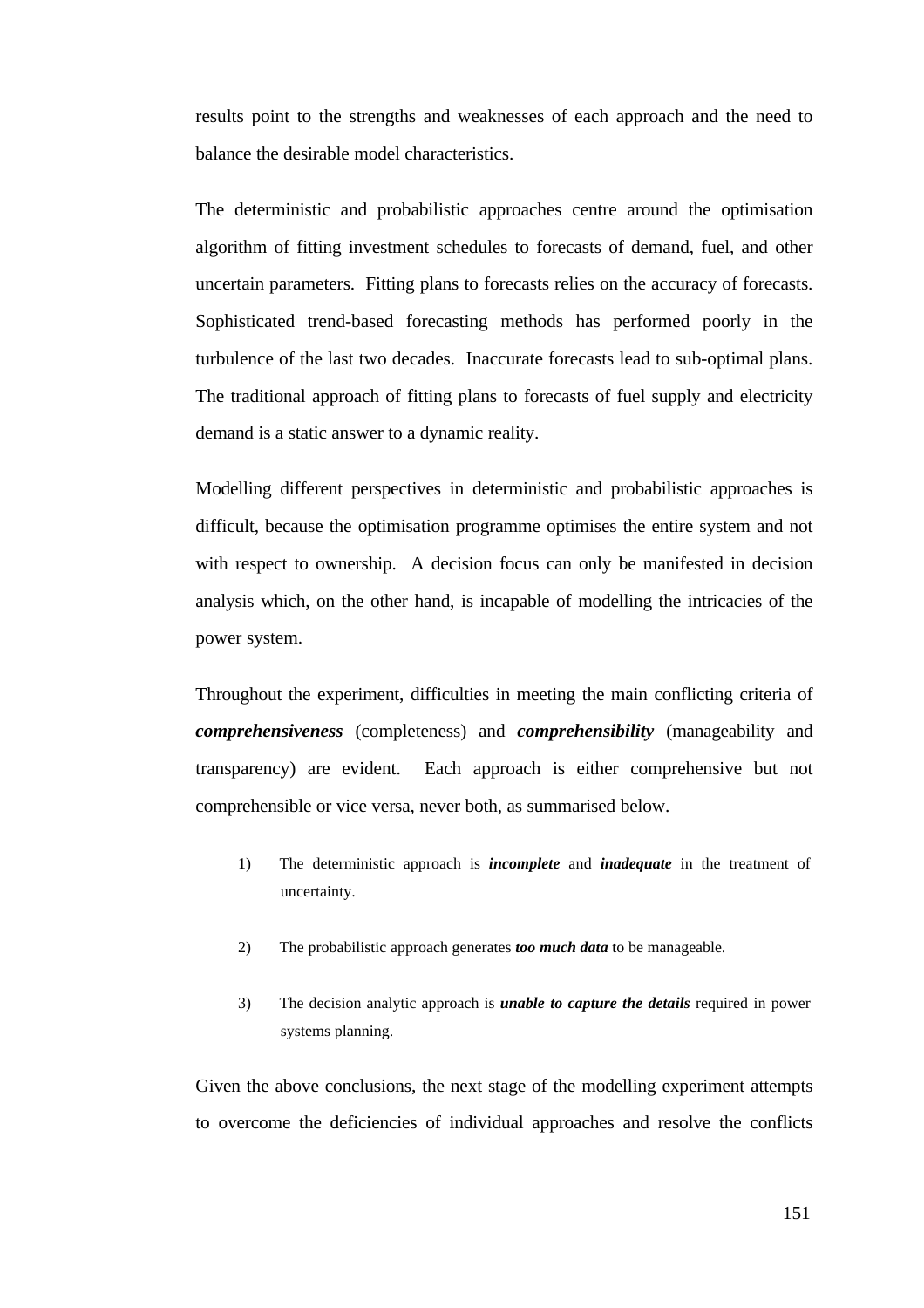through synthesis of the essential feature of the first two approaches (optimisation) and an attractive feature of the third approach (decision analysis).

### **4.5 Model Synthesis**

## **4.5.1 Rationale**

Applications based on single techniques lack the breadth to cover the range of strategic issues or the detail to represent aspects of the power system. *Mathematical restrictions*, *computational difficulties*, and *the maintenance of intuitive understanding* prevent more extensive specifications of the complete problem. The three representative approaches are individually unable to meet the conflicting criteria of comprehensiveness and comprehensibility. These conclusions suggest that a synthesis of techniques, resulting in a larger but more integrated model, should achieve the kind of balance and completeness unattainable by any single technique. Some people, e.g. Linstone (1984) and Brown and Lindley (1986), suggest that it is only by approaching a problem from multiple perspectives that reliable insights can be developed.

*Model integration*, *composite models*, *combining methods*, and *complementary modelling* all refer to the term we coined "*model synthesis*". The final synthesized model consists of model components which may be models or techniques. The idea of synthesis is appealing for six reasons.

- 1) By exploiting synergies between techniques, a synthesis reflects the notion that "the whole is greater than the sum of the parts."
- 2) A synthesis uses the complementarity of the strengths and weaknesses of components to achieve completeness.
- 3) Due to the high cost of development (Balci, 1986), it seems easier to use existing readily available models and tools rather than to develop one from scratch.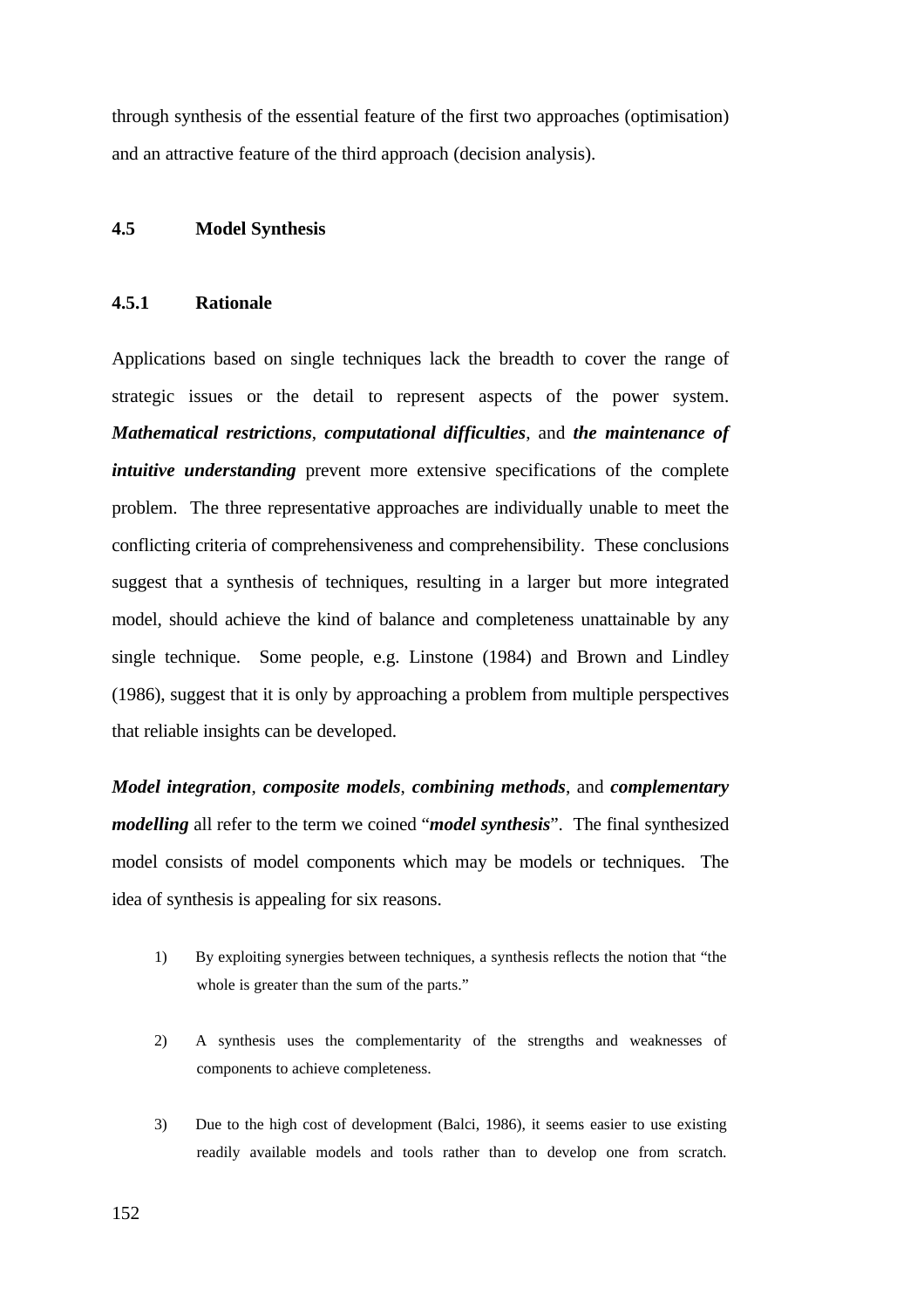Synthesis capitalises on familiarity and reusability of existing models. Reisman (1987) urges a synthesis of models rather than the development of more models, as there are too many models already. Synthesis through generalisation and systematisation reduces the jargon and effort required to master new techniques.

- 4) Instead of new investment (of knowledge, resource, etc), synthesis involves issues of integration and automation.
- 5) Synthesis makes use of specialisation. Each component in the eventual synthesis addresses what it is good at.
- 6) The above five reasons are supported by the noticeable modelling trend seen in practice, as explained below.

The energy modelling literature indicates an inevitable trend towards building bigger models through synthesis of existing approaches, e.g. FOSSIL2, MARKAL, NEMS, and WASP in Ruth-Nagel and Stocks (1982), Beaver (1993), and IAEA (1984). While advances in software, hardware, and human capability may help to achieve these modelling goals of completeness, the required amount of effort and resource may well exceed that available to a single utility. This thesis addresses this *practicality* issue, i.e. the costs versus the benefits.

The second stage of the experiment determines the feasibility of model synthesis for a typical power company in the UK, given its limited resources. Different prototypes of model synthesis are constructed. Ways to combine other techniques within a decision analysis framework are conceived and tested. Models of models (explained in section 4.5.4) are built to facilitate this synthesis. Beginning with a full conceptualisation of the issues involved in model synthesis in section 4.5.2, the second stage ends with a discussion of the practicalities of synthesis in section 4.5.5.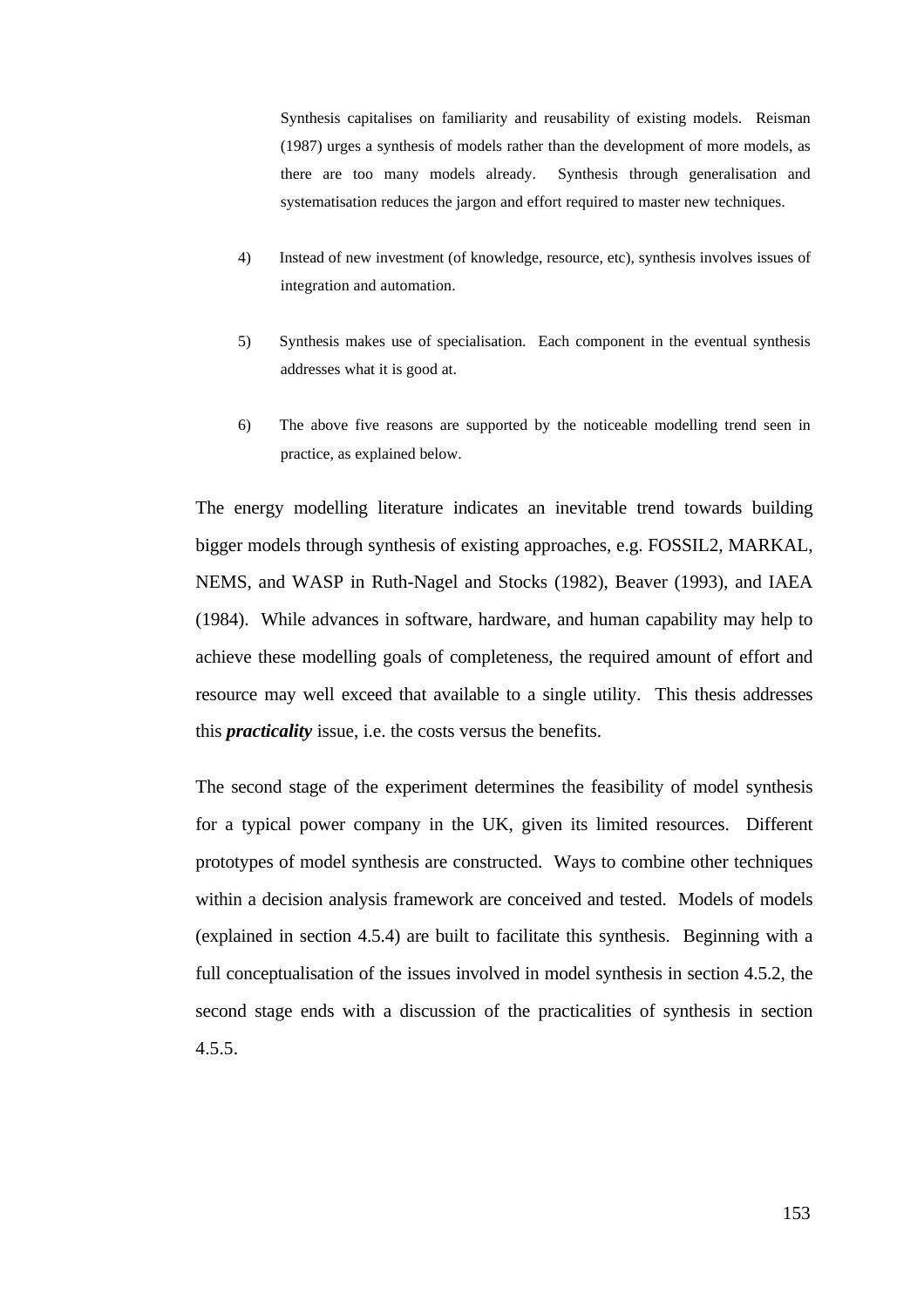## **4.5.2 Conceptualisation of Model Synthesis**

Applying more than one technique to achieve synthesis involves the following considerations: familiarity, dimensionality and complexity, system integrity, extensibility and reusability, compatibility, functional and structural synergies. We briefly discuss these concerns and then summarise the conceptualisation of model synthesis found in Appendix C.

*Familiarity* with these techniques is required beyond a superficial level. The modeller's choice of technique, ability to handle different modelling frameworks and assumptions, and ability to exploit synergies between techniques depend on his familiarity with the model components. This technique-driven bias arises out of the learning curve effect and cognitive limitations.

*Dimensionality* arises from increases in shared data, interacting variables, and other permutations of uncertainties and errors. These dimensionality issues in turn imply concerns of manageability of data and model, validation, error tracking and diagnosis, conversion and translation of data, and compatibility of model components. Composite models with integrated methodologies contain a higher level of *complexity,* including difficult to trace information flow. Higher levels of complexity also arise from dimensionality.

Changes in problem specification and assumptions must be propagated through the model such that resulting changes in the components are consistent and the *system's integrity* is preserved. Any extension or changes in problem specifications or using the synthesized model for different purposes will require reexamining all components to preserve system integrity. *Extensibility* and *reusability* of model components are required to facilitate synthesis.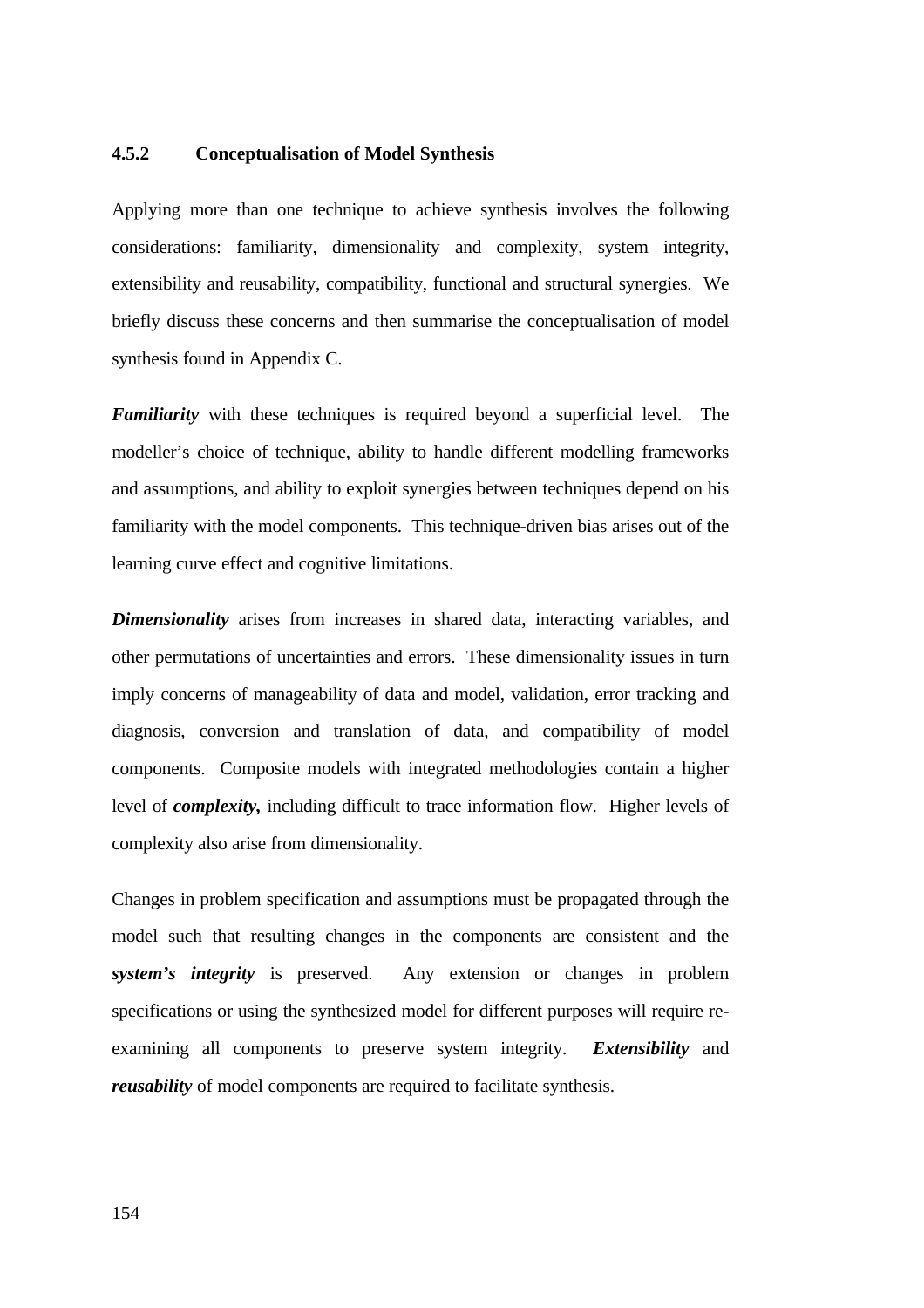One of the difficulties of synthesis results from the (lack of) *compatibility* of underlying (necessary) assumptions, functionality, and theoretical foundations of model components. If the incompatible or even conflicting fundamental requirements cannot be resolved, the final model may not work. Ironically, the strength and appeal of model synthesis lies in the diversity (and complementarity) of model components!

Synthesis should exploit *structural* as well as *functional synergies* between techniques. However, methods to facilitate this are not always obvious. Appendix C proposes examining similarities between techniques as a starting point. The above concerns and implications are summarised in table 4.7 below.

| Concern                 | <b>Definition and Description</b>                                                                                                            | <b>Implications</b>                                                                                                                                                                                                    |
|-------------------------|----------------------------------------------------------------------------------------------------------------------------------------------|------------------------------------------------------------------------------------------------------------------------------------------------------------------------------------------------------------------------|
| Familiarity             | Modellers' acquaintance and<br>understanding of model<br>components, i.e. techniques and<br>models which are used in the final<br>synthesis. | • tendency to make use of or rely on<br>familiar techniques and under-<br>exploit the less familiar ones<br>• modeller's ability to handle<br>different frameworks and<br>assumptions to achieve a useful<br>synthesis |
|                         |                                                                                                                                              | • switching and transitional costs                                                                                                                                                                                     |
| <b>Dimensionality</b>   | Increases in and permutations of<br>inputs, outputs, interactions, and<br>interfacing of data and variables.                                 | • higher level of complexity<br>· data manageability                                                                                                                                                                   |
|                         |                                                                                                                                              | • error tracking and diagnosis                                                                                                                                                                                         |
|                         |                                                                                                                                              | • compatibility                                                                                                                                                                                                        |
|                         |                                                                                                                                              | • conversion and translation                                                                                                                                                                                           |
|                         |                                                                                                                                              | • validation                                                                                                                                                                                                           |
| <b>System integrity</b> | The "wholeness" of synthesis.                                                                                                                | • consistency throughout                                                                                                                                                                                               |
|                         |                                                                                                                                              | • extensibility of components                                                                                                                                                                                          |
|                         |                                                                                                                                              | • reusability                                                                                                                                                                                                          |

| Table 4.7 |  |  |  | <b>Major Concerns in Model Synthesis</b> |
|-----------|--|--|--|------------------------------------------|
|-----------|--|--|--|------------------------------------------|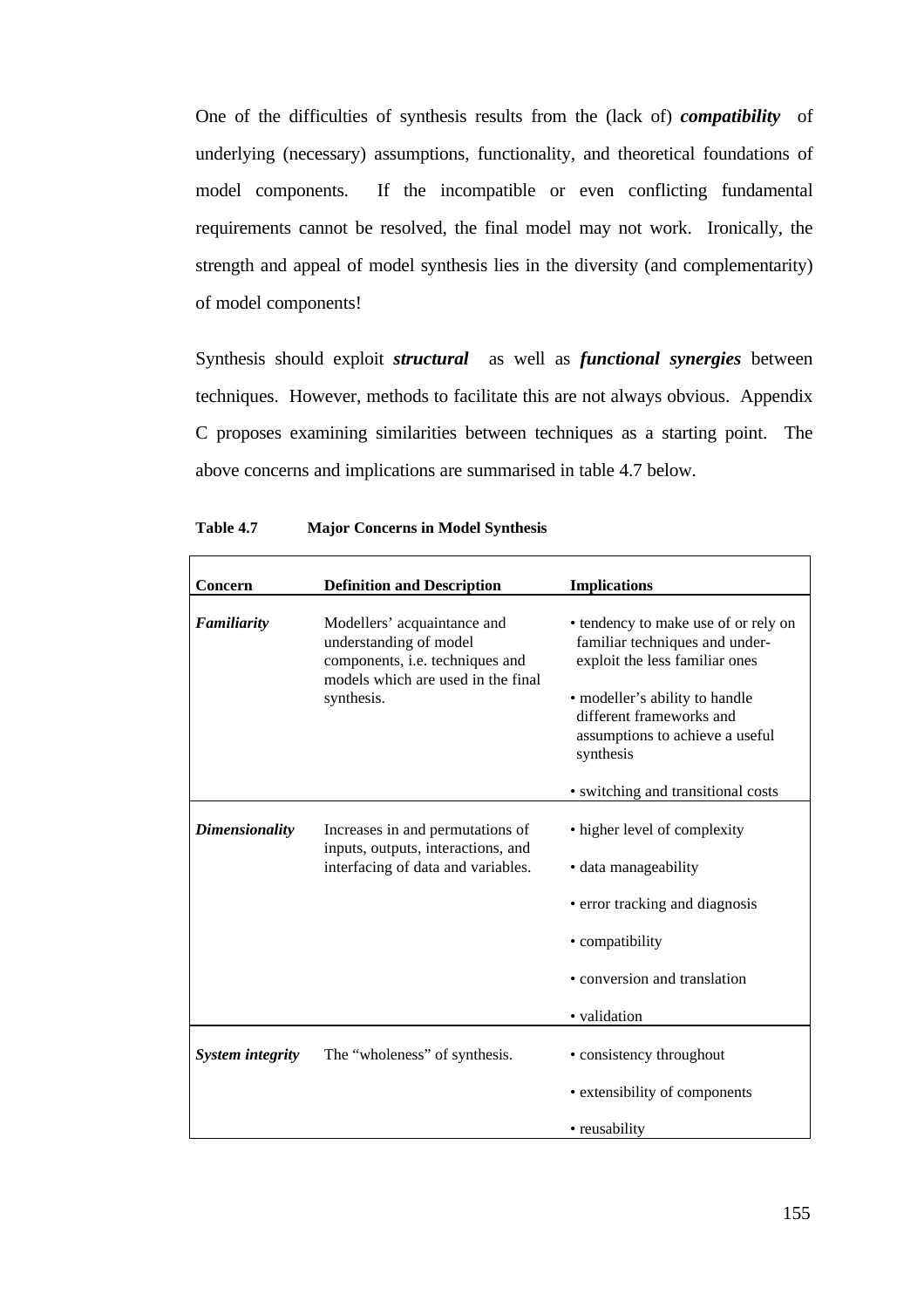| Compatibility    | Co-existence of model components<br>in a synthesis depends on the<br>underlying assumptions and<br>theoretical foundations. | • feasibility of synthesis<br>• effort required in resolving<br>conflicts of interest |
|------------------|-----------------------------------------------------------------------------------------------------------------------------|---------------------------------------------------------------------------------------|
| <b>Synergies</b> | Similarity or affinity in<br>functionality and structure of<br>model components.                                            | · added contribution to final<br>synthesis                                            |

Model integration is a hot topic in model management. The decision support literature is full of new modelling languages, most notably Geoffrion (1987), but devoid of ways to synthesize existing techniques or models. A conceptualisation of model synthesis in Appendix C attempts to bridge this gap.

Given the availability of so many different types of techniques and models, *strategies for synthesis* appear necessary to narrow down the possibilities and avoid the costly method of trial and error. [Appendix C gives three main strategies called *modular*, *hierarchical*, and *evolutionary*.]

Beginning with definitions to distinguish between techniques and models, the conceptualisation highlights synergies between techniques in terms of 1) *structure*, 2) *functionality*, and 3) the *complementary contributions* they add to a synthesis. Structural considerations include the a) *selection*, b) *ordering*, and c) *linkage* of model components.

Model linkage is complicated by four main factors: dimensionality, communication, interface, and interaction.

- 1) The required number of interfaces increases with the number of techniques, and this contributes to the *dimensionality* problem.
- 2) Data transfer and sharing complicate the *communication* between different models. Output data from a model component is rarely in a form acceptable by another, hence requiring some transformation.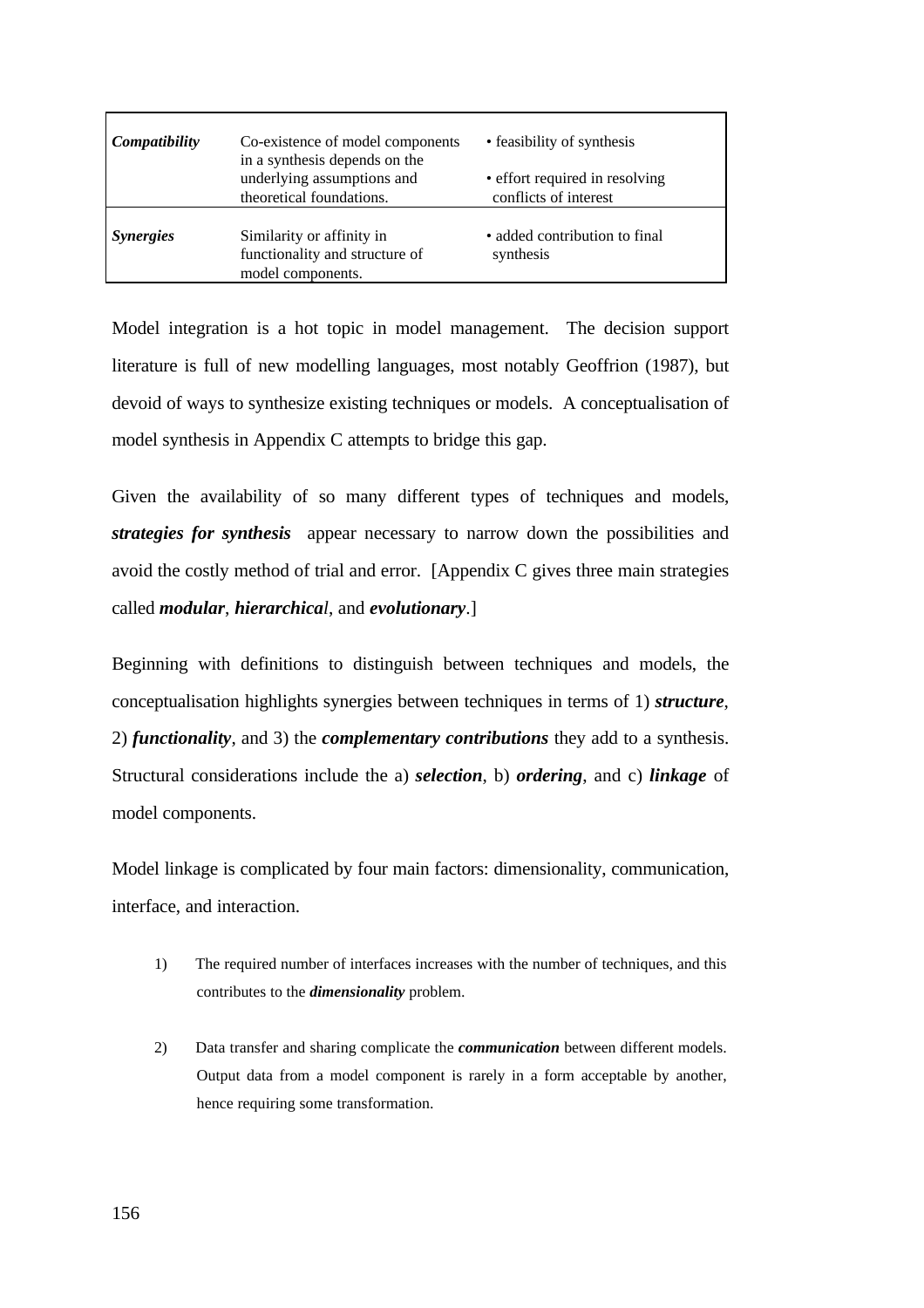- 3) Any components requiring direct user input must have appropriate user *interface*.
- 4) The frequency and manner of user involvement determine whether a model is *interactive* or *non-interactive*. The former relies on the user or the modeller to guide the process, while the latter only involves the user in the beginning. Linear programming, for example, is traditionally a non-interactive method, as the modeller specifies the inputs in the beginning but does not interfere with the intermediate algorithms.

The above structuring issues are detailed in Appendix C, but summarised in table 4.8 below.

| <b>Selection of Components</b> | Ordering                        | Linkage (supporting argument)                                                 |
|--------------------------------|---------------------------------|-------------------------------------------------------------------------------|
|                                |                                 |                                                                               |
| • structural synergies         | • increasing                    | • sequential (good for error tracking and                                     |
| • functionality                | complexity                      | checking but possible bottlenecks and<br>slow execution)                      |
|                                | • most relevant                 |                                                                               |
| • execution costs              | aspect                          | • parallel (faster than sequential linkage                                    |
|                                |                                 | but issues of compatibility and                                               |
| • input requirements           | • most intuitive                | interfacing)                                                                  |
|                                | model to get<br>decision makers |                                                                               |
| • applicability                | involved                        | • feedback or iteration (useful for<br>convergence but may be time-consuming) |
| • software availability        |                                 |                                                                               |
|                                | • peripheral models             | • embedded or nested (complexity and                                          |
| • technique familiarity        | (scenario analysis)             | dimensionality issues)                                                        |
|                                |                                 |                                                                               |
| • manageable level of detail   |                                 | • multi-level, e.g. hierarchical                                              |
|                                |                                 | (organisational issues)                                                       |
| • complementarity              |                                 | • integrating module whose sole task is to                                    |
| • compatibility                |                                 | synthesize and coordinate (extra effort in                                    |
|                                |                                 | constructing this)                                                            |

#### **Table 4.8 Structuring Issues**

In addition to the above, a distinction into *weak* and *strong* forms of synthesis is proposed. This conceptualisation somewhat corresponds to the three levels of synthesis associated with needs of an organisation (Dolk and Kottemann, 1993): *combination*, *aggregation*, and *integration*. At the lowest rung of the organisation ladder, models are generally stand-alone or weakly synthesized, i.e. combined, for operational planning purposes. At the middle level, models are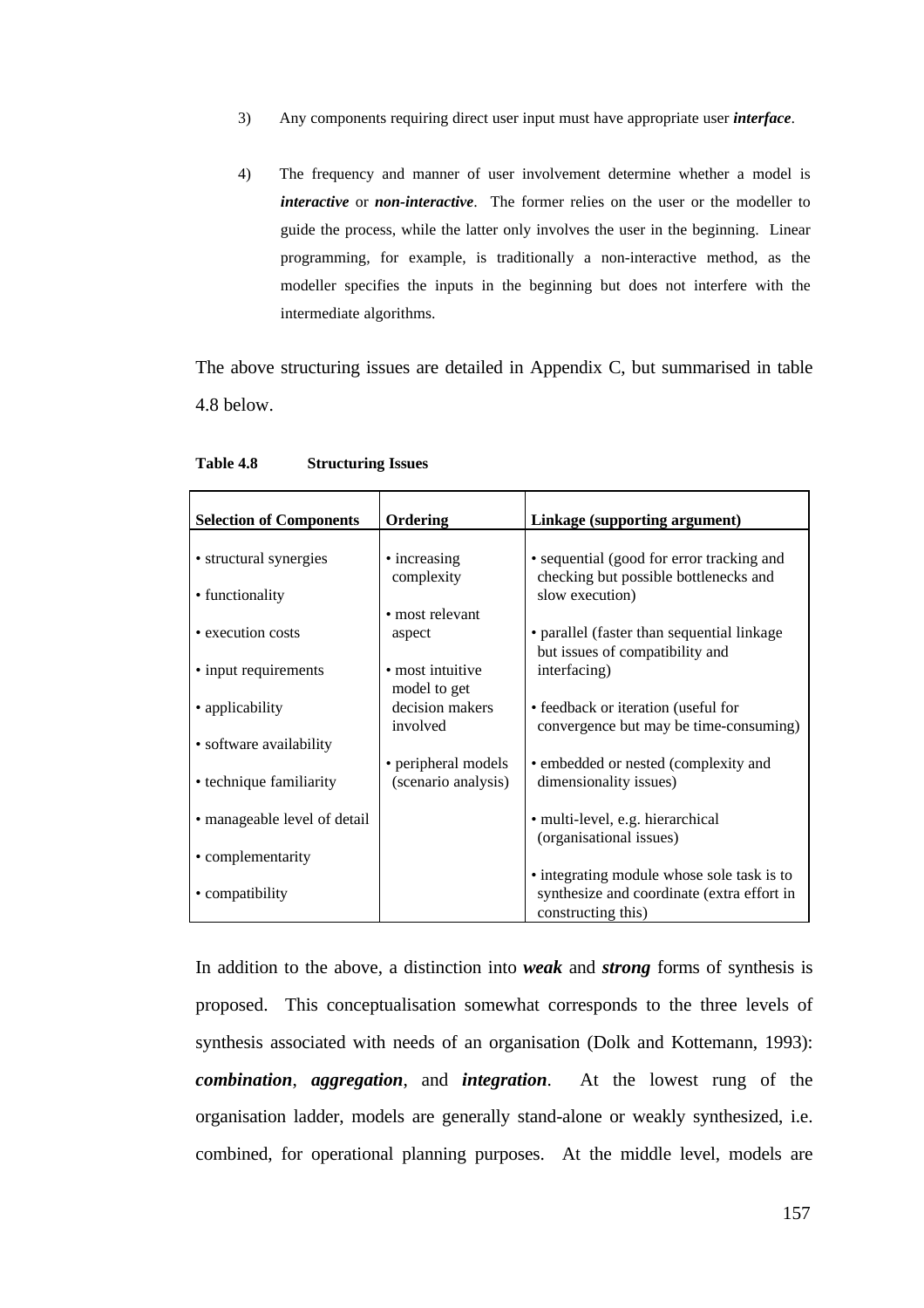aggregated to pull the information together. At the top level, models are integrated (strongly synthesized) for decision making purposes. In our distinction, the level of synthesis depends on the *degree of dependence* or *communication* between model components. A weak synthesis has less inter-component dependence than a strong synthesis and hence easier to build but possibly more cumbersome to assimilate the results. Here, the model components are not tightly coupled or integrated at all. The deterministic and probabilistic approaches represent weak forms of synthesis, whereas the second stage investigates stronger forms of model synthesis. The strongest level of synthesis is full integration, where each component contributes to each other. In the strong form, individual components are no longer distinct from each other. While the strong form may require more work for the modeller initially, the resulting synthesis provides less work for the user. The modelling work involved in synthesizing is a fixed investment cost, while the additional work involved in using the resulting model is a variable operating cost. Thus model integration provides the rationale for reducing the variable cost (of the user).

After the above conceptualisation, various prototypes are constructed to investigate the practical issues of synthesis. Stage two of this experiment attempts to answer the following questions via the construction of a decision analysis framework explained in section 4.5.3.

#### **1) How can model synthesis facilitate more extensive uncertainty analysis?**

#### **2) How can these conceptual methods be practically implemented?**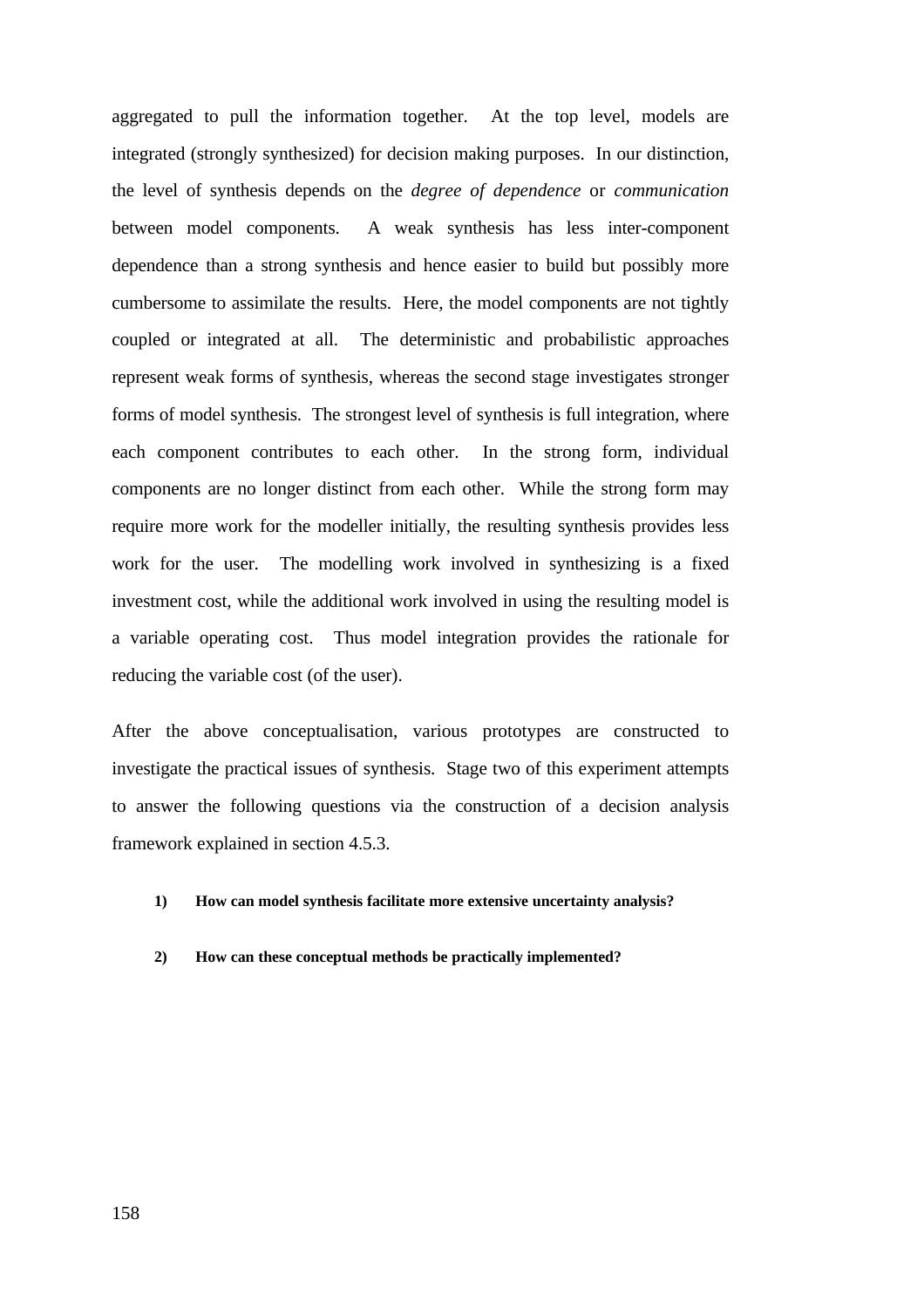### **4.5.3 Decision Analysis Framework**

To overcome the conceptual difficulties in synthesis, decision analysis is proposed as a front-end, i.e. a modelling framework to unify and organise the model components. Such a framework brings the complex issues of capacity planning close to the decision maker in a reduced form. The decision tree structure is envisaged as a means of organising other complementary techniques via nodal linkage.

Chapter 3 and Appendix B reveal potentially useful features of decision analysis. The decision tree structure of nodes and branches has synergies with other techniques, as shown in Appendix C. It is simple enough for the representation of decisions and uncertainties and the communication of strategic issues. Until the advent of desk top decision software, decision trees were restricted to structuring simple problems. The tedious task of expected value calculation especially in large multi-state, multi-stage decision trees can now be automated by software such as DPL (ADA, 1992). These developments motivate a re-use of the age-old decision tree for new purposes of synthesis.

Decision trees have rarely been used as a framework for incorporating other techniques or models. This novel approach requires investigation into model interface, i.e. dynamic or static linkages in the decision and chance nodes; a method of capturing single point results of the capacity planning optimisation programme; the propagation of decisions by conditional events as opposed to time intervals; and the construction of a decision tree and its equivalent influence diagram.

As concluded from model replications of the first stage of the experiment, decision trees are too simplistic to incorporate the level of detail required of capacity planning. Even in a decision analysis framework, nodal linkages to separate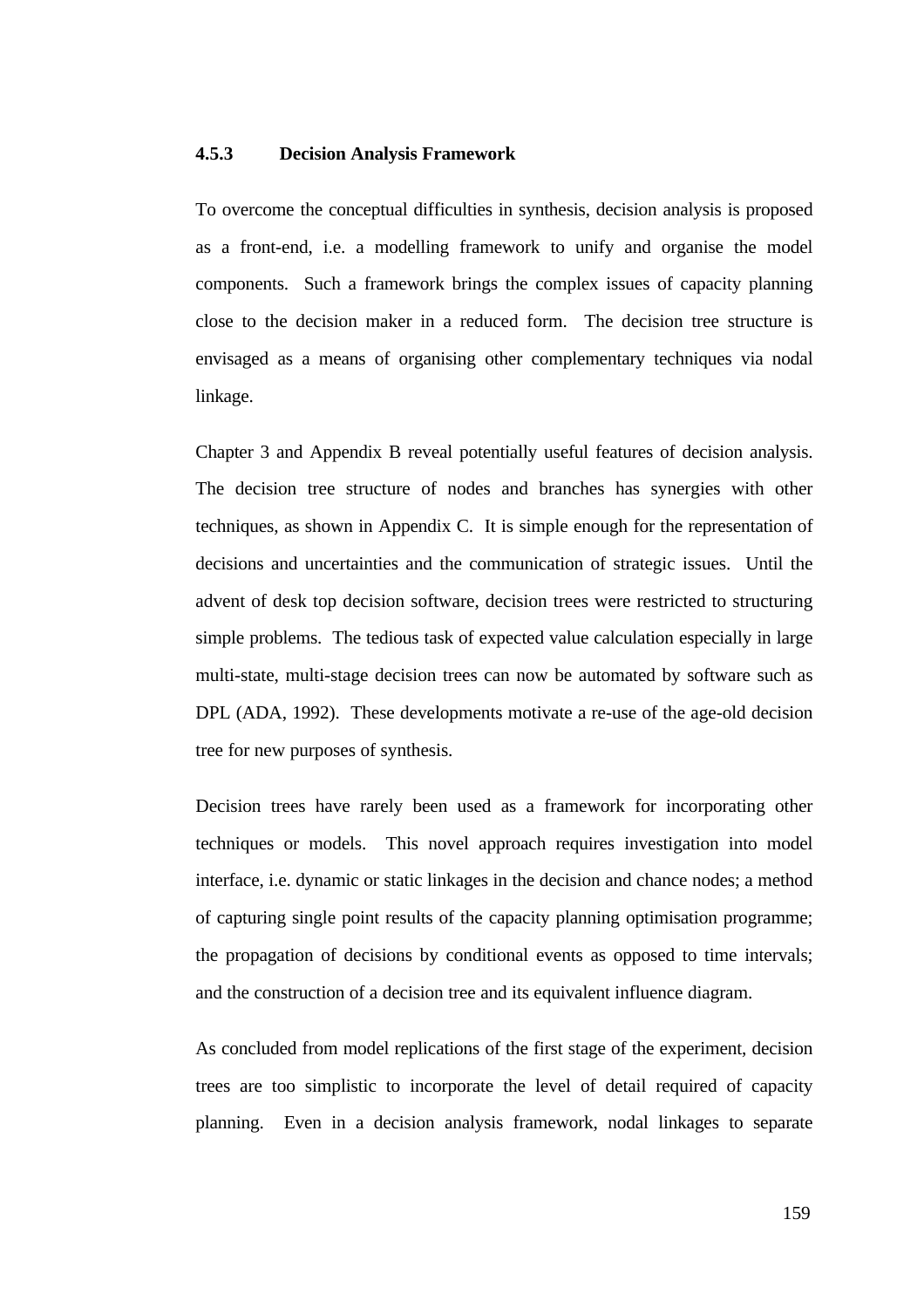techniques of optimisation or simulation become overwhelming and troublesome. Using the core optimisation model in its existing data-intensive form within a decision analysis framework poses three operational difficulties.

- 1) It is very *time consuming* to generate several scenarios, each to correspond to a path in the decision tree. The optimisation model based on Benders' (mathematical) decomposition uses iterative convergence to reach the optimum. Each run can take anywhere from a few minutes to well over an hour, depending on the data involved.
- 2) Each optimisation gives results that require *considerable reduction and conversion* for further use in decision nodes.
- 3) *Interim processing* is required to organise the inputs and outputs into an acceptable form.

The above difficulties imply that any further sensitivity analysis or alternative scenario analysis will be time-consuming as well as data intensive.

There are at least three ways to overcome these operational difficulties. 1) One is to build an interface to this optimisation model, i.e. a front-end to act as a filter. 2) Another is to design an interface with other models to generate the necessary data. However, neither solution improves upon the speed and ease of the original optimisation as they are both static links<sup>3</sup>. For these reasons, they have not been further pursued in this thesis. 3) A third proposal is to develop a reduced model of the original large model, which we call a "model of model."

To reduce the complexity of model linkages while still adhering to the completeness of the original optimisation model, we investigate the use of a "model

 $\overline{a}$ 

<sup>3</sup> Static ways of referencing a bigger and more complicated model include 1) setting up look-up tables, 2) keeping a database of feasible solutions,3) approximation, 4) using an aggregate function, and 5) sampling and interpolation to extract or read off values from the original model.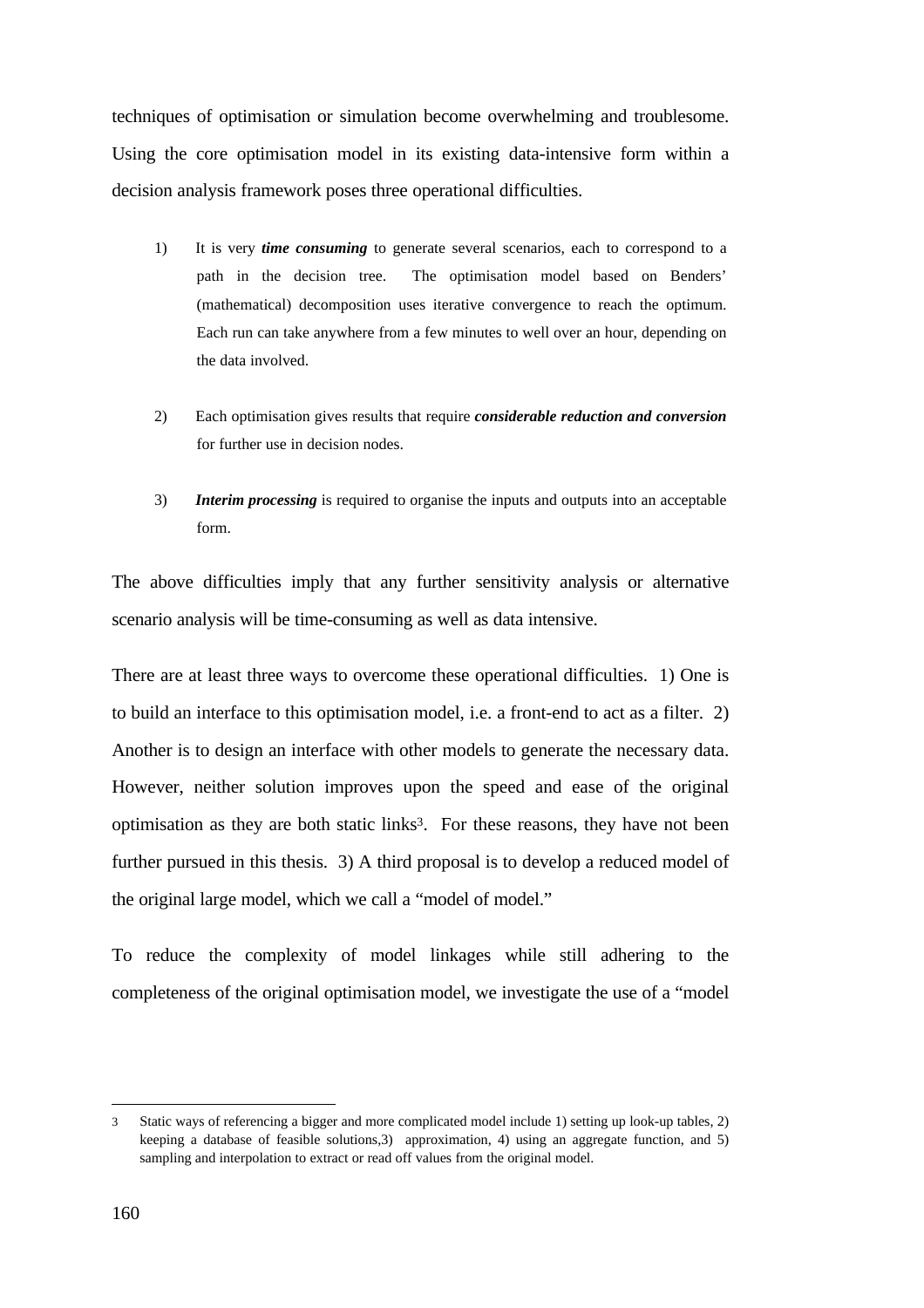of model" to facilitate dynamic linkages. The next section gives a detailed account of this investigation.

### **4.5.4 Model of Model**

## **4.5.4.1 Introduction**

A "model of model" refers to a reduced model which summarises or approximates a larger model. It is a deliberate simplification of the original more complicated model. The reduced model answers the need for less input and output and more speed. It is useful under the following conditions.

- 1) The original model is too time consuming to execute.
- 2) Many executions of the original model is required, making it impractical to use.
- 3) The original model produces too much output, mostly unnecessary for its intended use or requires further manipulation or reduction to be useful.
- 4) Full accuracy is not necessary.
- 5) The original model requires too much input data which cannot be obtained easily.
- 6) The original model is not an end in itself, but a means to an end, therefore approximation is acceptable.
- 7) The original model cannot be used in model synthesis in its existing form.

In the physical and engineering sciences, *response surface methodology* (Box and Draper, 1987) is an established way of building a simpler model from the inputs and outputs of a larger model. It comprises a group of statistical techniques, the most common being the least square method for regression. The reduced regression model can be compared with the full optimisation model for model fit,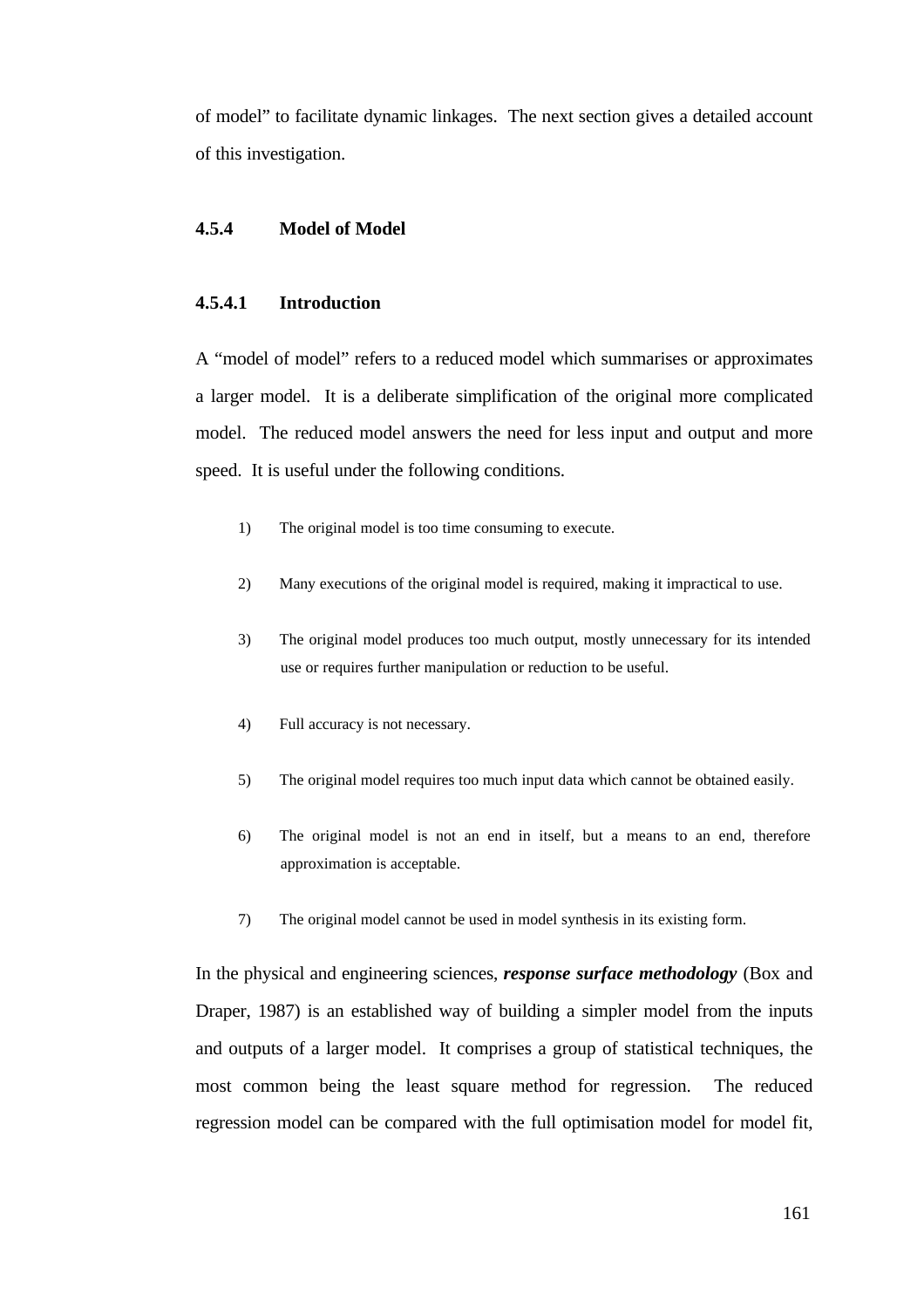whereas most regression models are fitted on data which cannot be generated at will.

To operationalise the decision analysis framework, we need to determine the feasibility, practicality, and reusability of a reduced model of the core capacity planning optimisation model. *Feasibility* refers to acceptability and reliability. In other words, are the simplifications and approximations acceptable? Is the validation reliable? *Practicality* refers to the worthwhile effort in producing and validating a model of model as opposed to constructing a new model. *Reusability* is related to the previous two criteria. A reduced model is intended for further use, for example, as input to another model to facilitate further sensitivity or risk analysis. The additional effort required to adapt or transform this model must not be excessive.

## **4.5.4.2 Methodology**

We developed and followed a systematic method of approximating the core optimisation model using multiple regression. Such a systematic method can be repeated for different values of independent variables and different forms of the final reduced model. The next paragraphs explain the seven main steps.

### **1) Determine k desired outputs (dependent variables Yj, j = 1 to k)**

First we determined the payoffs and values needed in the decision analysis framework, as listed in table 4.9 below. These incremental payoffs were intended for attachment to nodes of the decision tree, subject to values of other independent variables or nodes along the path. A regression equation was built for each dependent variable.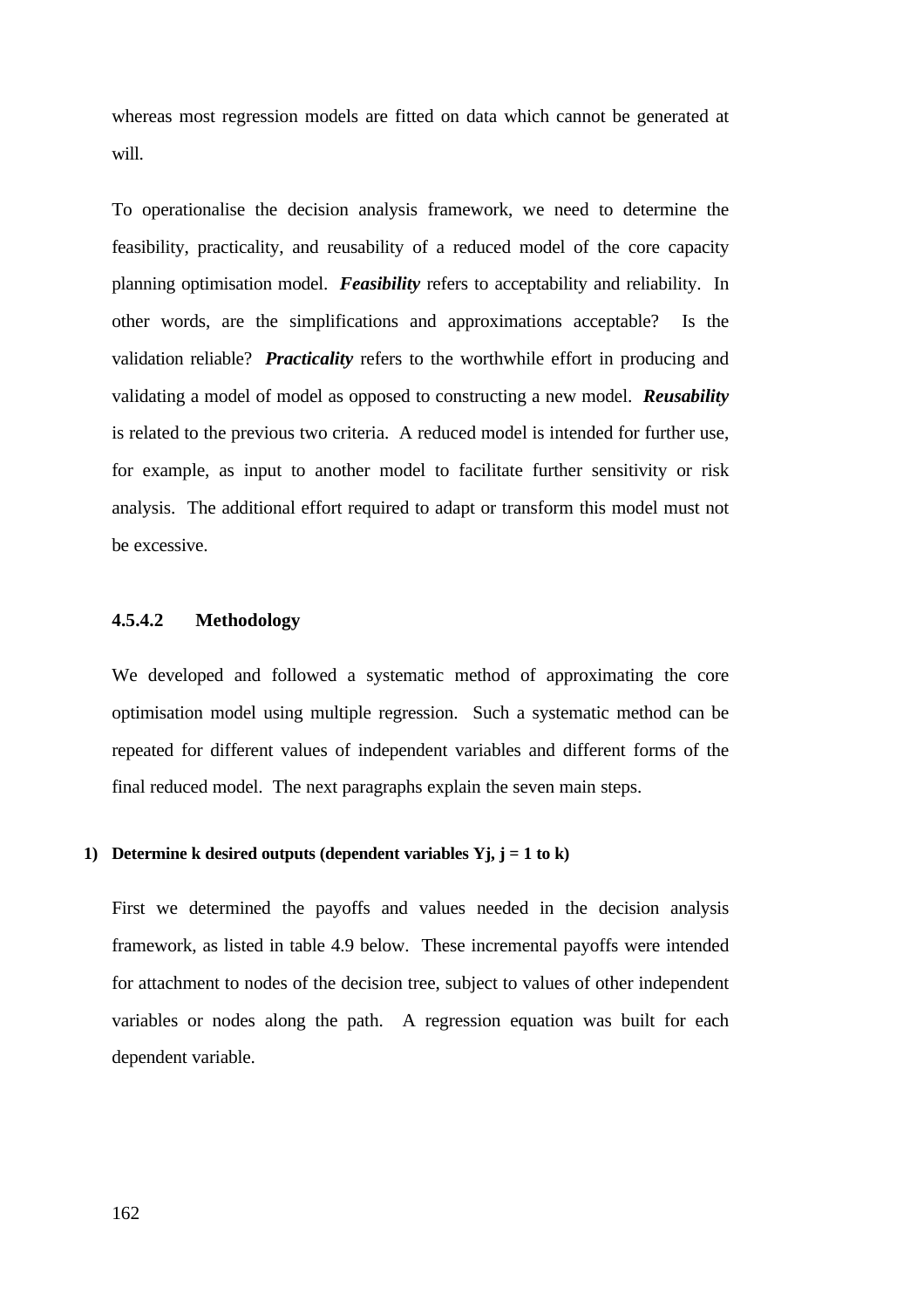#### **Table 4.9 Dependent Variables in the Reduced Model**

| <b>Dependent Variable</b>                                                                                           | <b>Original Output File in Optimisation Model</b><br>(name of file appendix) |
|---------------------------------------------------------------------------------------------------------------------|------------------------------------------------------------------------------|
| Investment cost                                                                                                     |                                                                              |
| <b>Operating Cost</b>                                                                                               | Optimal Expansion Plan (*.OEP)                                               |
| Total cost                                                                                                          |                                                                              |
| Cumulative new plant installed capacities per<br>plant type for a certain time period (in pre-<br>selected periods) | Production Costing Results (*.PCR)                                           |
| Marginal Fuel Savings (MFS) of new plants                                                                           |                                                                              |
| Net Capacity Credit at 88% availability<br>(economic attractiveness of newly installed)<br>plants)                  | Net Capacity Credit (*.NCC)                                                  |

# **2) Select m associated inputs (independent variables Xi , i = 1 to m)**

In the manner of the first pilot study (Appendix A), we used sensitivity analysis to find the main independent variables that determine the previous dependent variables. The reduced form should be much simpler than the full model, hence, which original variables to include is an important decision. Relationships between Xi and Yj indicate which X's to select. The choice of X's also depend on the choice of which input variables to fix and which to vary in the optimisation model. The most important variables are listed in table 4.10 below.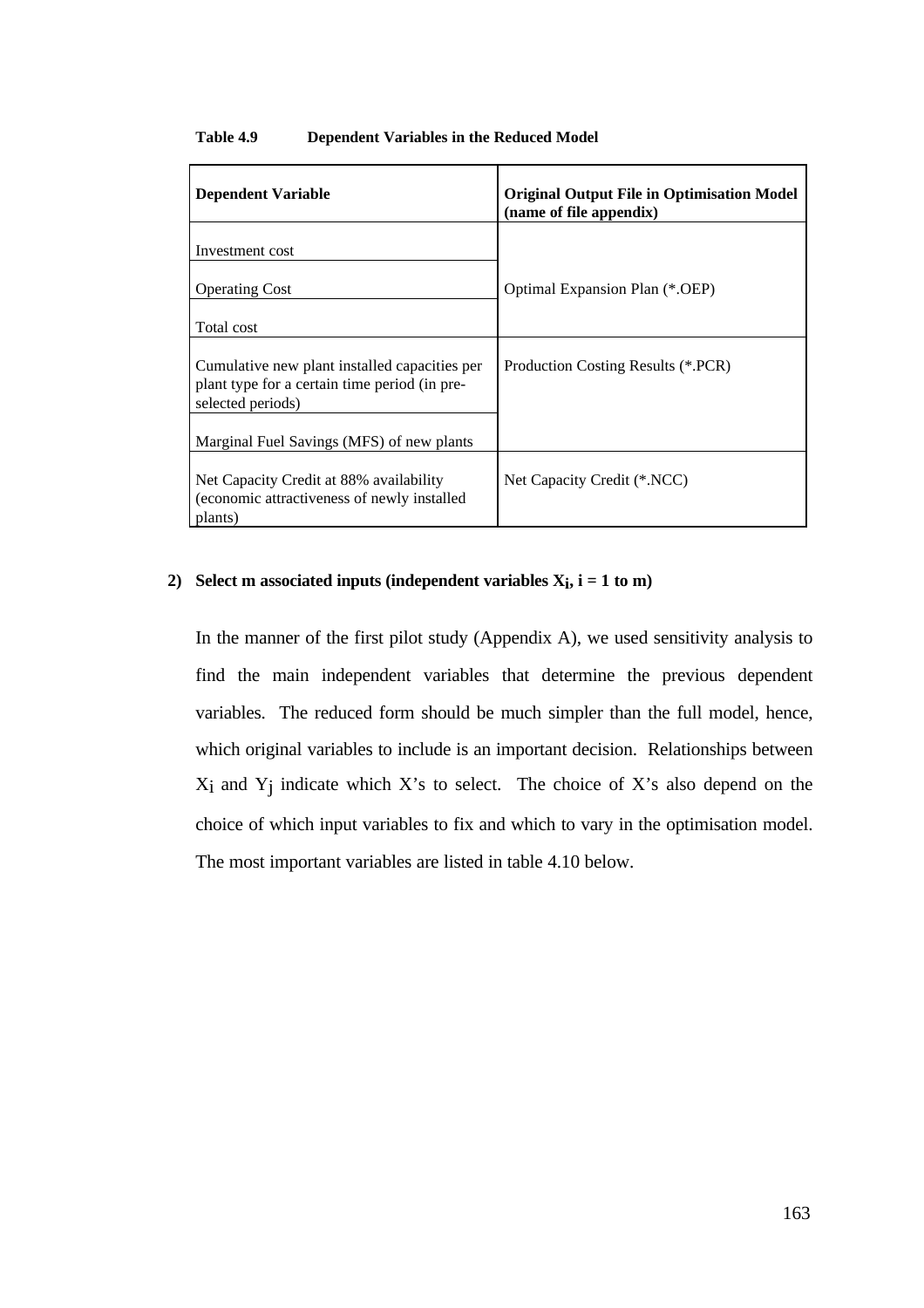| <b>Independent Variable in Reduced Model</b>                        | <b>Original (Input or Output) File in</b><br><b>Optimisation Model (name of file appendix)</b> |
|---------------------------------------------------------------------|------------------------------------------------------------------------------------------------|
| Reserve margin                                                      | Input: Period Demand File (*.PRD)                                                              |
| Diversity in plant mix                                              | Output: Optimal Expansion Plan (*.OEP)                                                         |
| Type of plant available as an alternative in a<br>particular period |                                                                                                |
| Capacity cost                                                       | Input: New Plant File (*.NEW)                                                                  |
| Fuel price in base year                                             |                                                                                                |
| Fuel escalation rate                                                | Input: Escalation File (*.ESC)                                                                 |

#### **Table 4.10 Independent Variables in the Reduced Model**

#### **3) Determine value ranges for each Xi**

Once the dependent and independent variables have been selected, we determined the value ranges for each  $X_i$ . We anchored the average value for each  $X_i$ , i.e.  $E(X_i)$ , then fixed a margin above and below it. Thereafter, we adjusted the margins to give a combination of symmetric and skewed ranges.

## **4) Generate n sets of datapoints for**  $X_i = n^*m$

There are two main ways to generate data points for independent variables: factorial design or probability distribution.

- 1) *Factorial design*, for the generation of combinatorial scenarios and equal-interval permutations, refers to assigning sets of combinations of different values of X's. Bunn and Vlahos (1992) used equal interval permutations to get the data for regressing the model, and then random sampling to get additional data for validation. Full factorial design covers all possible combinations of X values, but this may include meaningless and inadmissible combinations.
- 2) *Probability distributions* reflect how likely and how frequently the input data (values of independent variables) will occur. Hence it is a more realistic (accurate)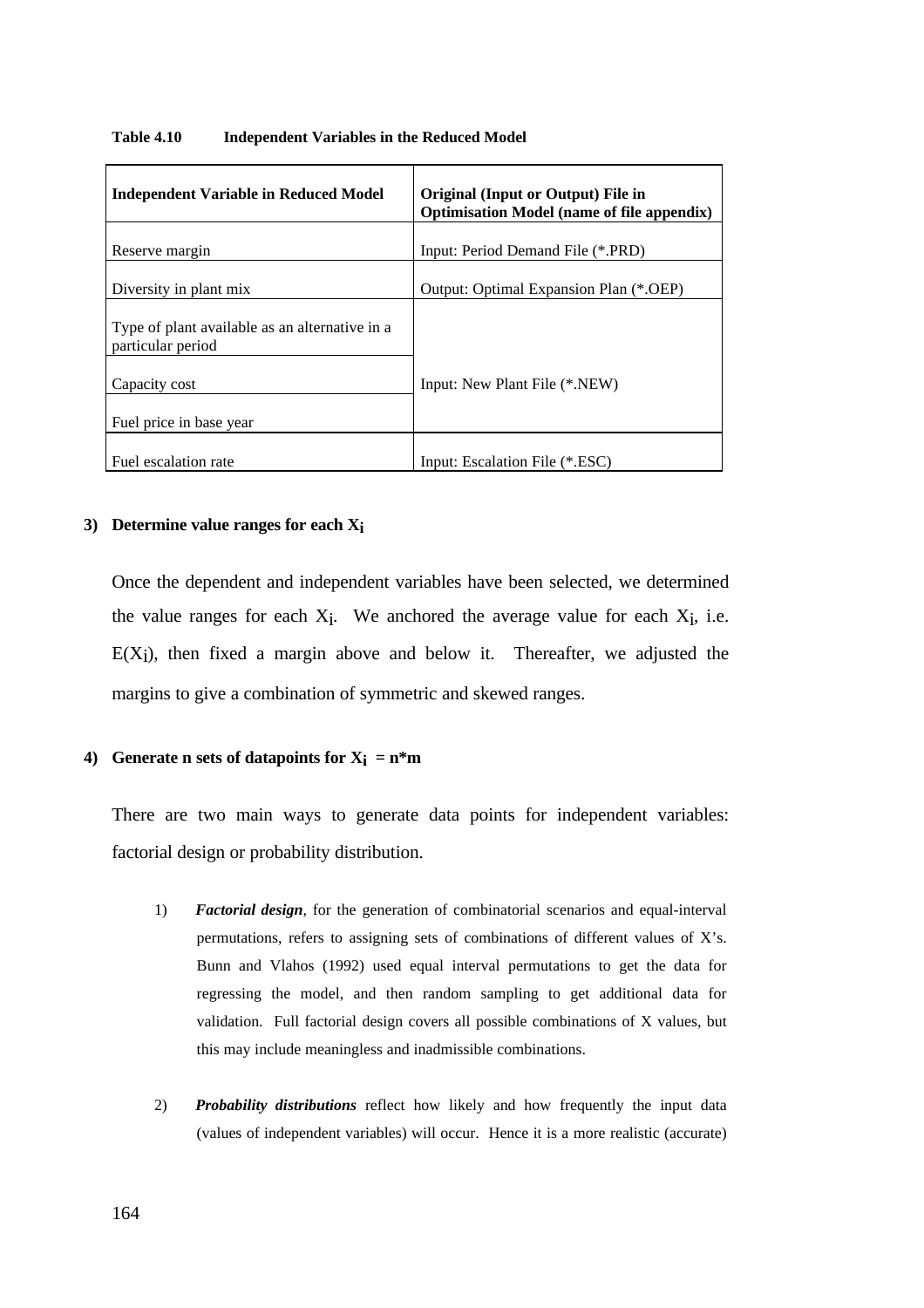reflection of how one would expect to get the data (if available) than the factorial design. The distribution method also allows the use of sampling techniques, such as Monte Carlo and Latin Hypercube Sampling within risk analysis. As a shortcut, we used the sampled data generated from the Probabilistic Approach.

We expect  $n$  (sample size) to increase with  $m$  (number of independent variables. This is supported by Morgan and Henrion (1990), who observed that the complexity of the factorial design increases exponentially while the sampling of probability distributions increases linearly.

#### **5) Automate optimisation runs to get Yj**

We modified the spreadsheet macros created during the replication of the Probabilistic Approach to generate new data for regression analysis. We then extracted sets of data for independent variables into text input template files and editted them into an acceptable form for the optimisation programme. Each data set was used for one optimisation execution (run), resulting in one set of output data. The relevant dependent variables were extracted from this output into a spreadsheet. This was repeated for *n* sets of data and runs. One hundred to one thousand runs were made for each combination of Y and X's. After all data sets have been processed, we modified the formats to prepare for regression analysis.

#### **6) Regression Analysis**

The latest releases in desk-top statistical software offered not only statistical but also visual model fitting facilities. We used the Curve Fit facility in the statistical package SPSS Windows to identify the kind of relationship between a pair of X and Y. We checked various transformations, e.g. linear and non-linear. To build a good regression model, we used facilities such as forced entry (all variables considered at once), forward or backward elimination, and stepwise regression. We checked t statistics to eliminate non-significant estimators and adjusted R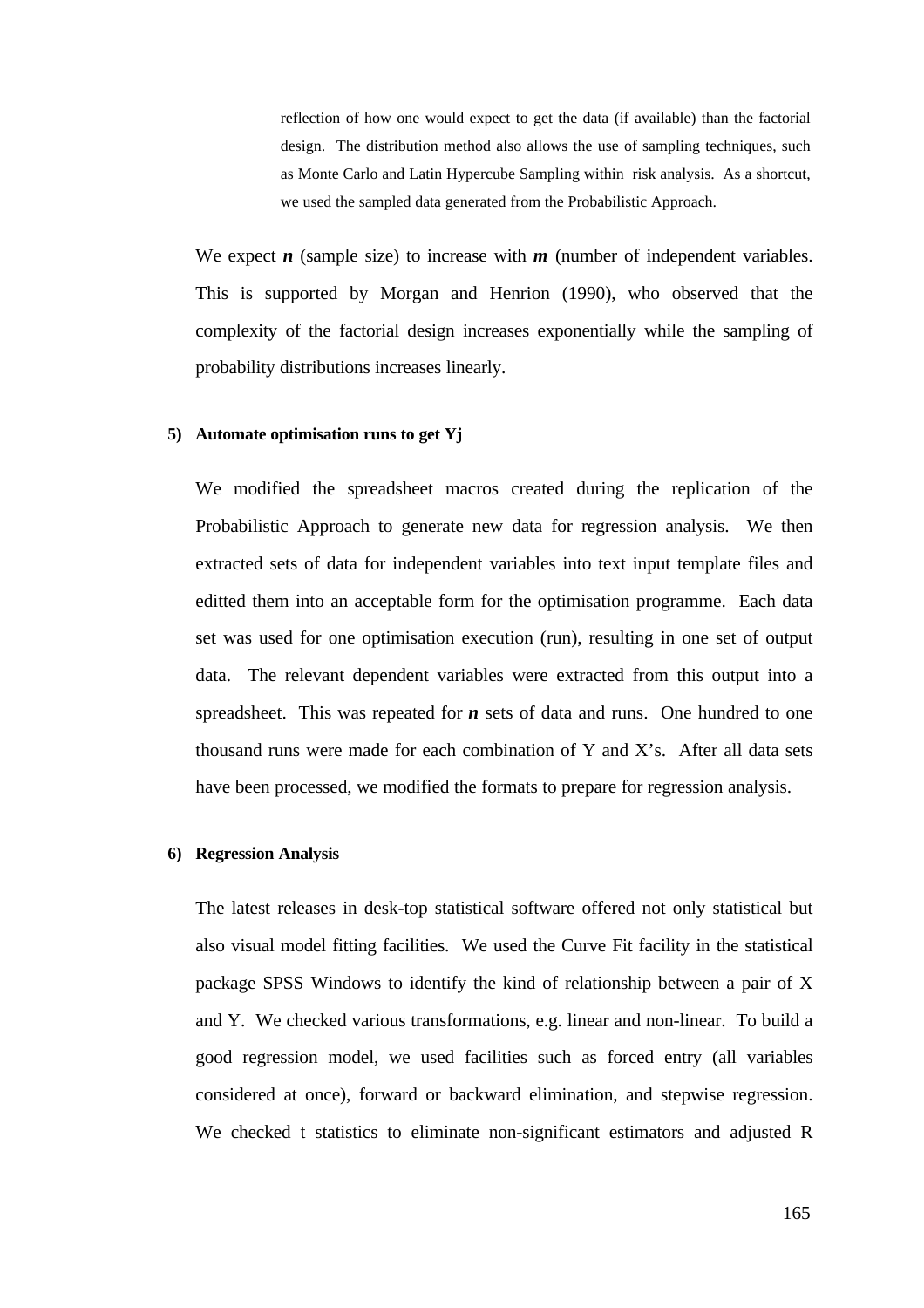square to get the overall fit. We also looked at possible interaction terms, outliers, influential variables, etc.

The R squares were very low, ranging from 0.05% to 32% at best, indicating a poor fit. The variance of R squares was very large. This implied that the form of regression equation or regression as a technique altogether was not satisfactory. The variance of residuals was also large.

#### **7) Validation**

We validated the resulting regression equations by generating new data by permutation 1) within the original X ranges, and 2) outside of original X ranges. These two kinds of validation (within and outside range) were aimed to show the acceptability and re-usability of the regression model. A small variance of R squares would indicate consistency and reliability of these models.

The within and out of range validation tests were unsatisfactory as there was no pattern to the outcomes of using new data on reduced models. Along with large residual variance, these results made the reduced models unacceptable and not reusable.

Our negative results seem to contradict that of Bunn and Vlahos (1992) who managed to fit a regression model on a similar optimisation model. Theirs was fitted on a sample size of 1000, i.e. a thousand runs in which 6 independent variables were varied: demand escalation rate, nuclear capacity cost, discount rate, coal price, coal price escalation rate, and the level of Non-Fossil Fuel Obligation (NFFO). The resulting dependent variable is the difference in total cost of the optimal plan *without* the NFFO and *with* the NFFO. The regression model was validated against a further 250 new scenarios. Building such a model was mainly used to demonstrate that such a simplified model could be produced, could be helpful in adversarial debates, and could be useful for subsequent uncertainty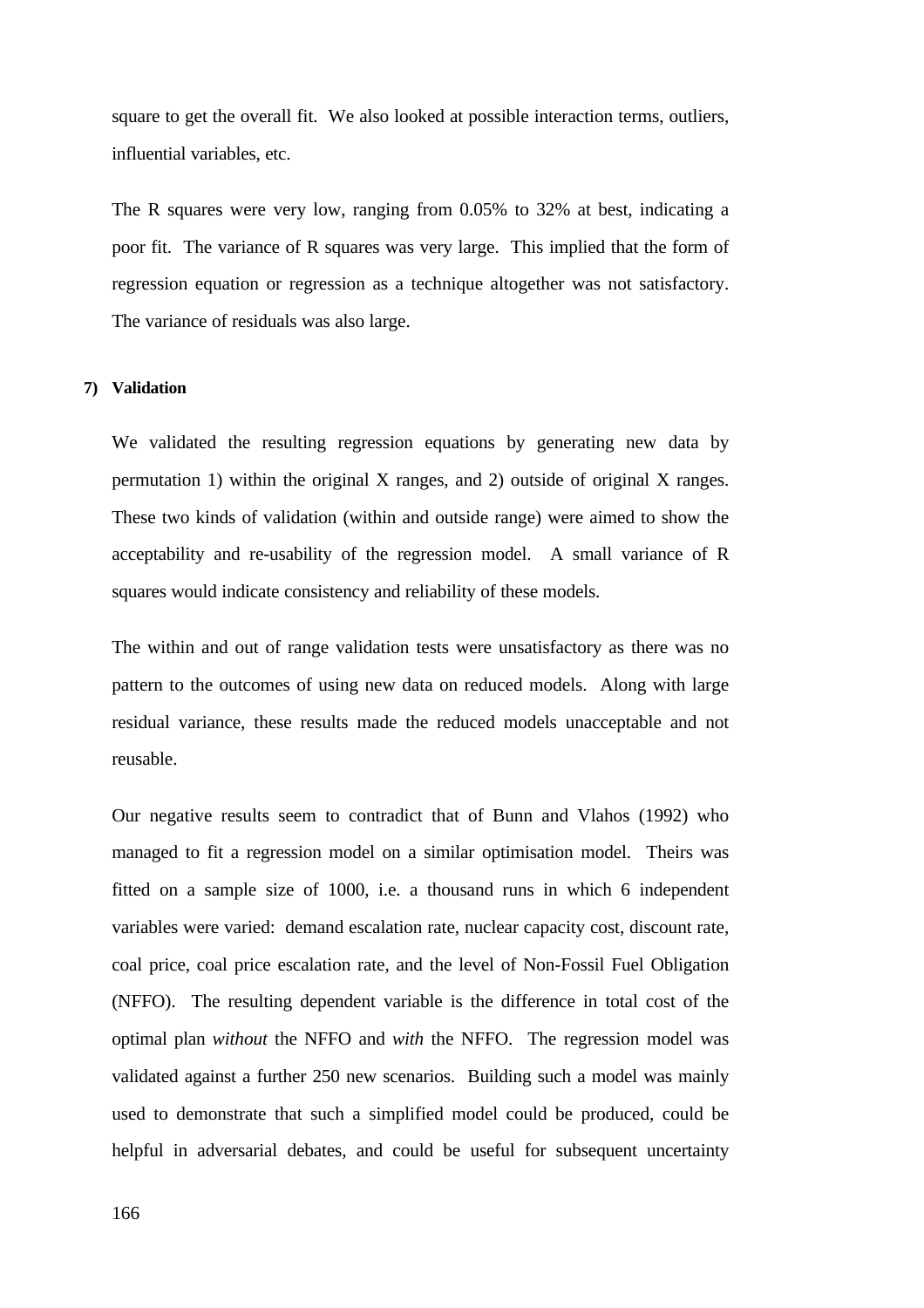analysis. Our choice of independent variables is totally different from theirs as are our dependent variables. The background scenarios (fixed variables not entered into the regression) are also different. In addition to equal permutation (as they have done), we also used probability distributions, which should give a more credible model. These differences question the generalisability of a reduced regression model of the optimisation programme.

### **4.5.4.3 Conclusions**

After substantial modelling effort in which different data sets were produced, we were unable to arrive at a convincing argument for "model of model" using the method of regression analysis for approximating the capacity planning optimisation model. We conclude that "model of model" as a means to capture the production costing detail of the optimisation programme for the decision analysis framework is *infeasible*, *impractical*, and *not re-usable*. These conclusions are supported below.

#### **1) INFEASIBLE**

None of the regression models were reliably and consistently representative of the original model. The residuals were large and varied, with no apparent pattern. This made results unpredictable. Poor R square implied that regression may not be a good basis for model building. These results were perhaps due to the parameters chosen.

It was difficult to ensure that the artificial data generated from successive runs of the original model could produce meaningful and admissible combinations for regression analysis.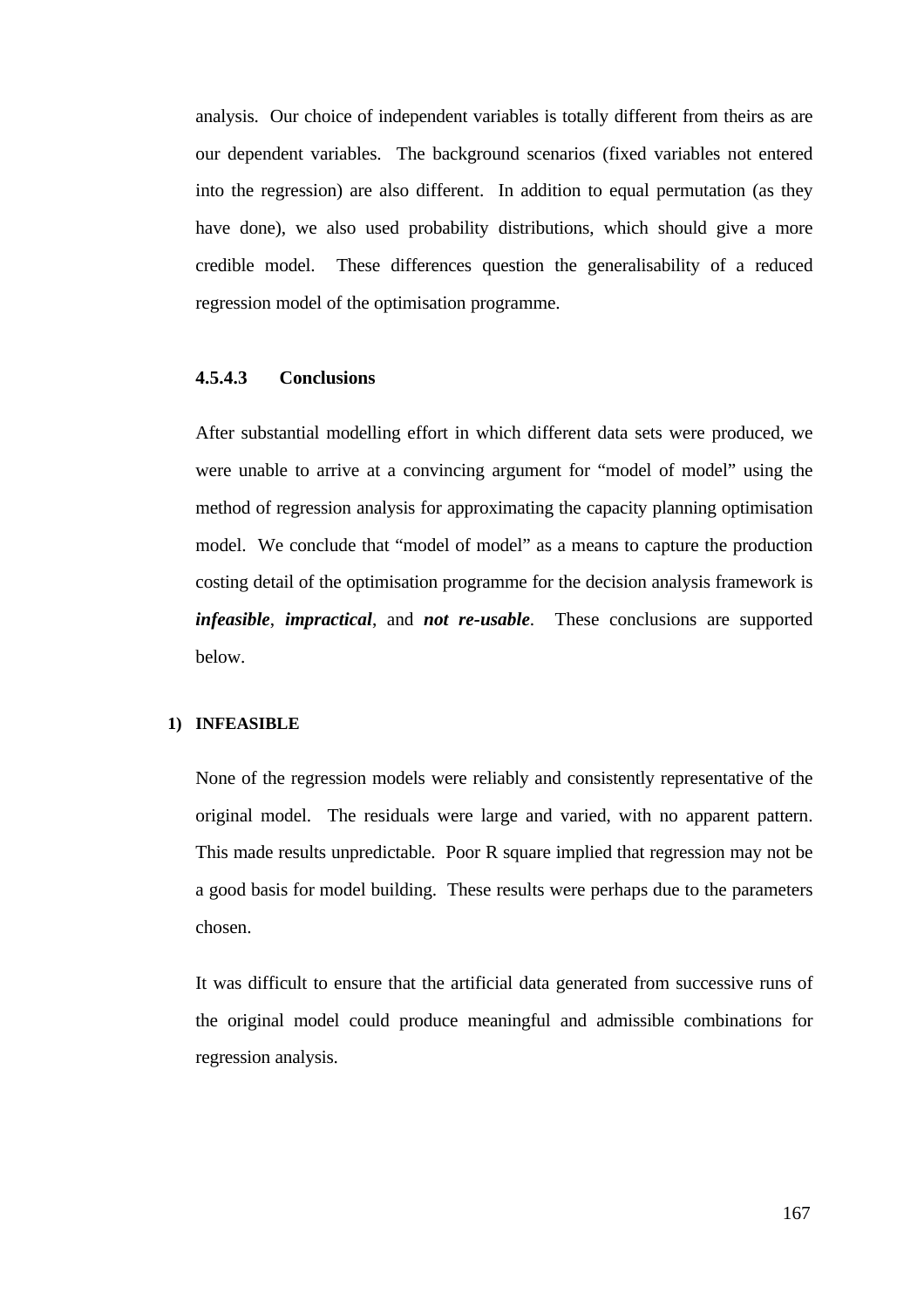Both within range and out of range validation of reduced models failed to give convincing results. This not only questions the acceptability of the reduced model but also its propensity for further use.

#### **2) IMPRACTICAL**

The effort in producing and validating a regression model was quite large. In fact, it was greater than the sampling and risk simulation work involved in the Probabilistic Approach. This effort should not exceed that of re-using the original model for the same purposes.

#### **3) NOT REUSABLE**

The previous two criticisms (infeasible and impractical) foreshadows its reusability. The reduced model, even if well-calibrated to the original, could only be used for the background scenario given, hence of limited use. In other words, each form of the reduced model is confined to the background scenario. This implies that any variation in background scenario requires the construction of a new reduced model. Likewise, changing any parameter that was originally fixed to produce the reduced model does not guarantee valid results as out of range validation showed that the model was limited to the independent variables and ranges specified.

#### **4.5.5 Second Stage Conclusions**

Several prototypes within the decision analytic framework were constructed. However, they could not be "operationalised" to the level of detail or functionality required for capacity planning. In its existing form, the core capacity optimisation model was incompatible with decision analysis in data (input and output), structure, and level of detail. The output of optimisation was not meaningful for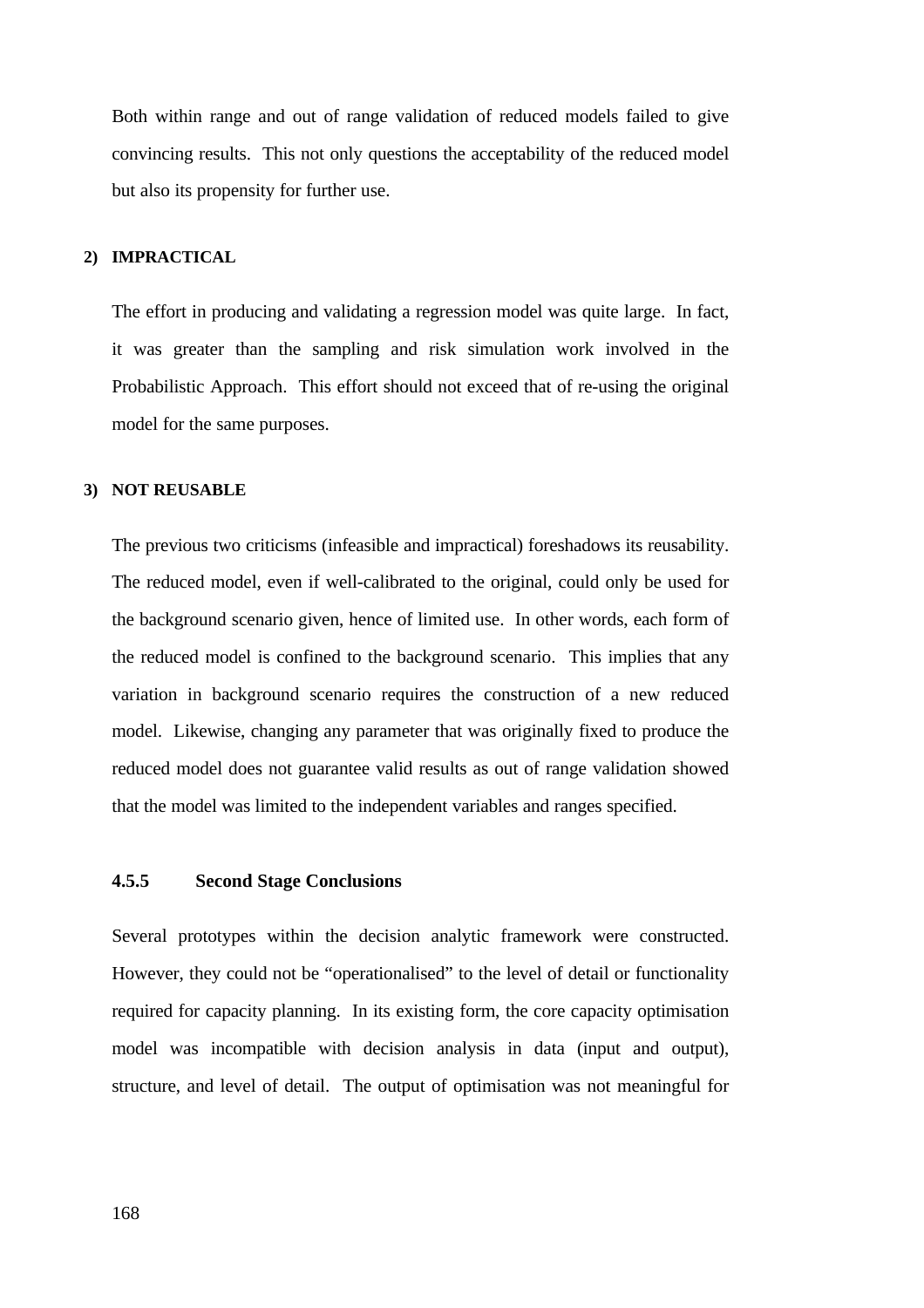linking without further reduction. These complexities of data size and form added to the dimensionality problem.

One way to overcome the above problems was by a "model of model." After extensive tests, this approach failed to meet the criteria of feasibility, practicality, and reusability. The difficulties in implementing the conceptualisations of model synthesis are summarised in table 4.11.

| <b>Area of Difficulty</b>                            | <b>Description</b>                                                 |
|------------------------------------------------------|--------------------------------------------------------------------|
| optimisation/decision analysis<br>interface          | • incompatible data (size and form)                                |
|                                                      | • conflicting technique assumptions                                |
| model of model                                       | not feasible, practical, or re-usable                              |
| resource limitations: software<br>engineering issues | • available software not capable of dynamic linkage                |
|                                                      | • incompatible interfaces between applications                     |
|                                                      | • programming required for data conversion                         |
|                                                      | • application handler needed to achieve multi-tasking              |
|                                                      | • no model management system available to overcome<br>above issues |

**Table 4.11 Difficulties of Model Synthesis Implementation**

These practical limitations of models synthesis are due to the conceptual difficulties given in Appendix C and the operational difficulties which reveal the importance of compatibility of components at different levels. We raise the following hypotheses for further research, which together with our experimental findings help to explain the impractical pursuit of model synthesis given the limitations of our current stateof-the-art software and the resources and capability of a single utility.

1) Model synthesis requires the resources and capability beyond a single model builder. Utilities in the UK ESI, especially new entrants, have limited resources. Model synthesis may not be a practical solution. Furthermore, a single model builder is biased by the technique familiarity, choosing only to use techniques that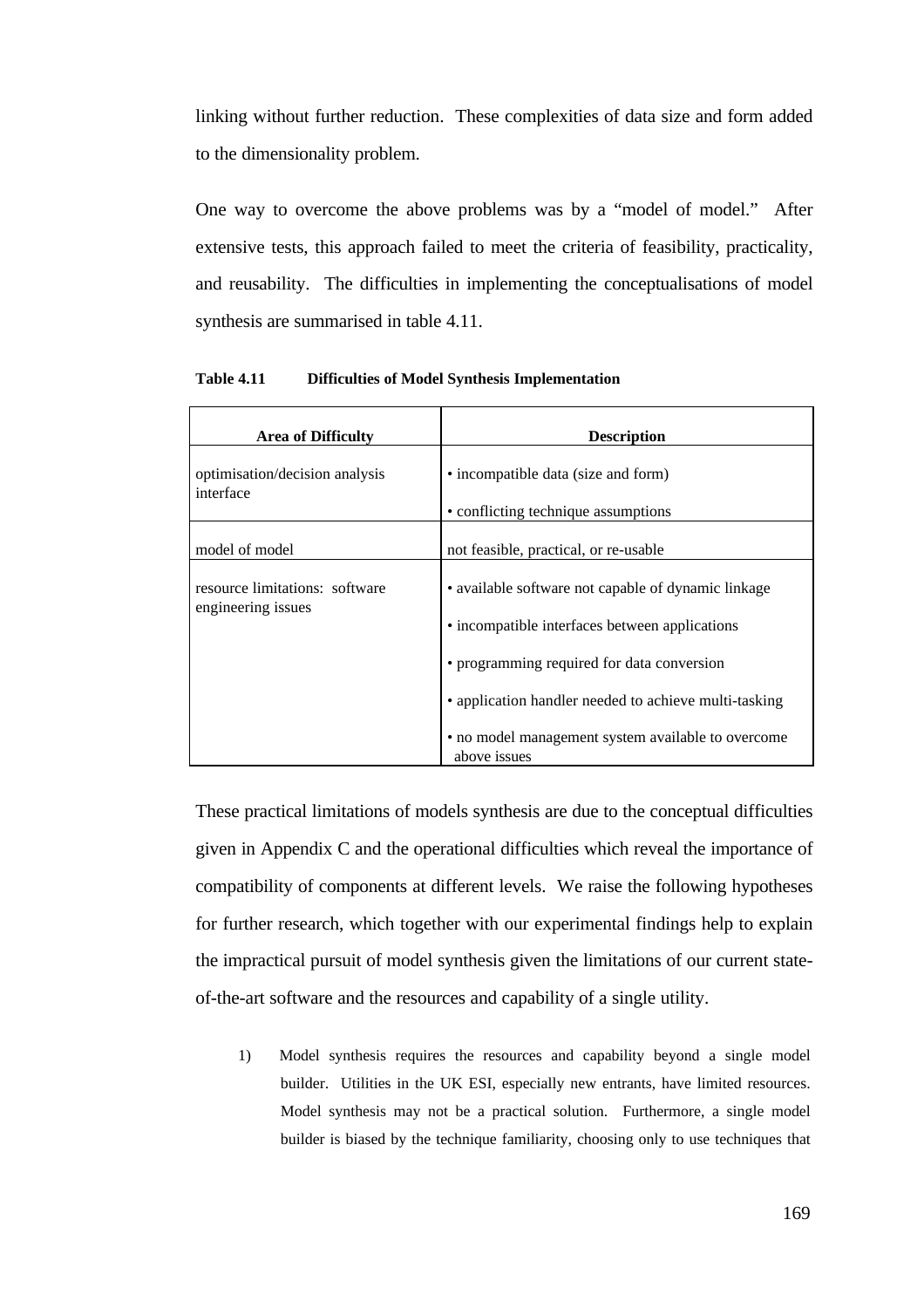are most familiar and available, thus unable to see the synergies for model synthesis.

- 2) Even if model synthesis is workable, it is hard to say if the insights from the resulting model are more useful than using different techniques, i.e. without any synthesis. The fixed cost of synthesis may be too great especially if not re-usable.
- 3) The case study contained too many dimensions to be comprehensibly modelled: perspectives, questions, objectives, and uncertainties. Yet, this case study was already a deliberate simplification of reality. This implies that the actual problem is far more complicated, and may not altogether be sufficiently addressed from a modelling perspective.

Our earlier prescription of "complementary but compatible techniques for comprehensive and comprehensible models" is a difficult goal to achieve by model synthesis. While "complementary" may be a means to "comprehensiveness" or "completeness", "compatible" is not a means to "comprehensibility" but, rather, "synthesis." Synthesis implies some form of "co-existence." As a means to completeness, it requires compatibility of techniques, data, interface, assumptions, and other issues beyond a superficial level.

On the basis of the above conclusions, we turn to other ways of dealing with the range of uncertainties as suggested in the literature. Recent electricity planning literature has called for flexibility in planning and the consideration of flexible technologies. [See Chapter 5 for discussion and references.] Flexibility is frequently mentioned as a response to uncertainty but without guidance to how it can be used within this context. Flexibility as an end in itself radically departs from the previous focus of model synthesis.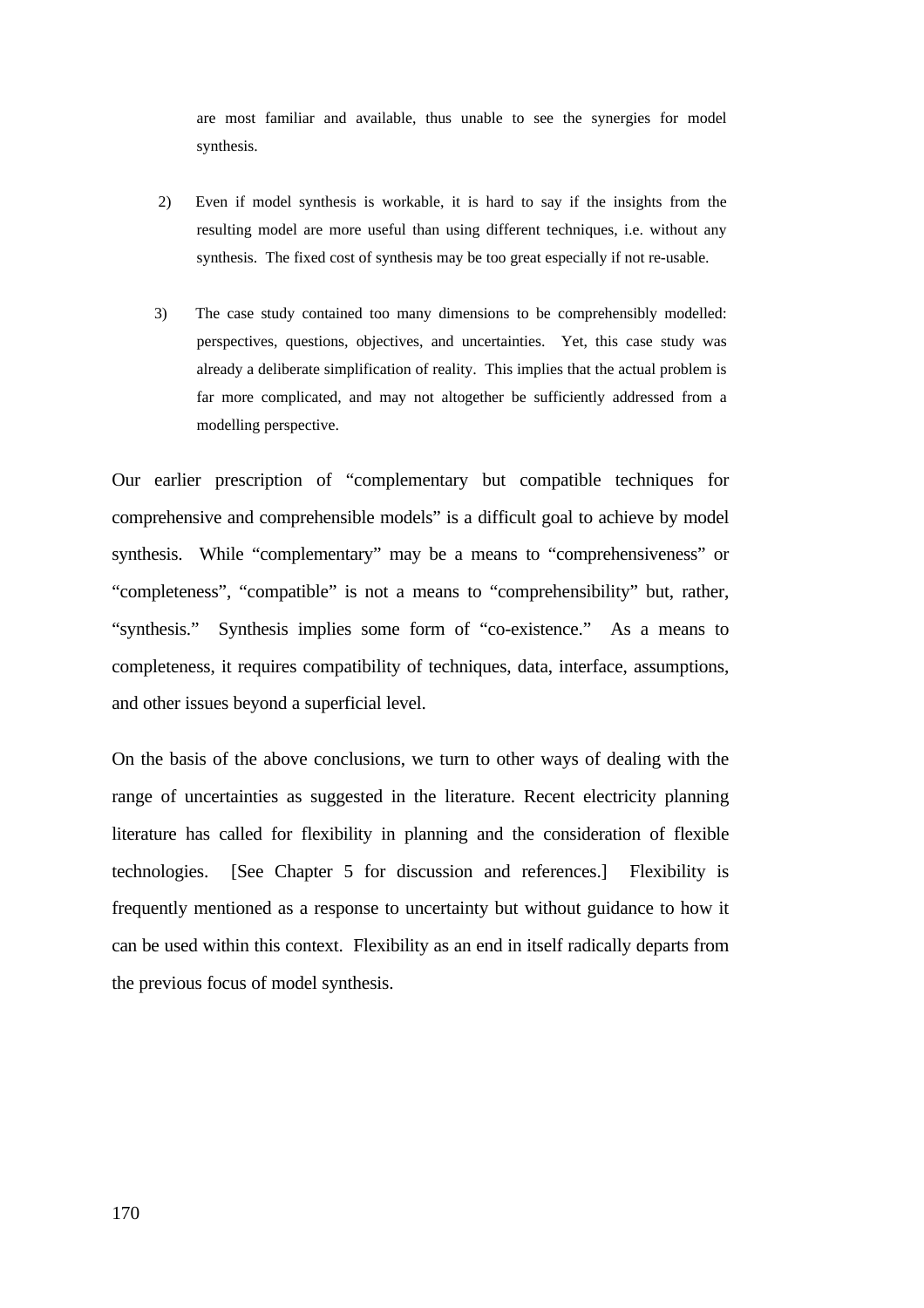## **4.6 Motivation for Flexibility**

### **4.6.1 Completeness and "Model Unease"**

Implicit in the modelling approach is the goal of completeness. *Model completeness* refers to the comprehensive coverage of all aspects of the problem, i.e. capturing all uncertainties, as a means to deal with strategic uncertainties. For example, our modelling experiments aimed to achieve completeness by thoroughness of approach, i.e. the consideration of all significant variables for adequate problem representation, close representation of reality (good approximations), and systematic treatment of uncertainty.

Completeness is difficult to achieve since a model, by definition, is a simplification of reality so necessarily incomplete. This begs the question: *is completeness a reasonable and achievable modelling goal in the first place?* Aversion to large models in strategic planning has led to simple models, e.g. Ward (1989), for the understanding of uncertainty and related issues.

We argue that completeness is only a means of increasing the level of confidence for the user of the model, i.e. the final decision maker who relies on the model for guidance and defensibility. A high level of confidence ensures that the resulting model will be used and re-used. A low level of confidence suggests that the user experiences "unease" in using the model fully or at all. The real question is: is it possible, and if so, how to remove that "model unease" ?

We illustrate in table 4.12 our interpretation of Mandelbaum and Buzacott's (1990) statement "flexibility compensates for model unease." The left-hand column gives the user's general belief about model completeness, i.e. whether or not models can be complete. The top row gives what the user has been told about the model in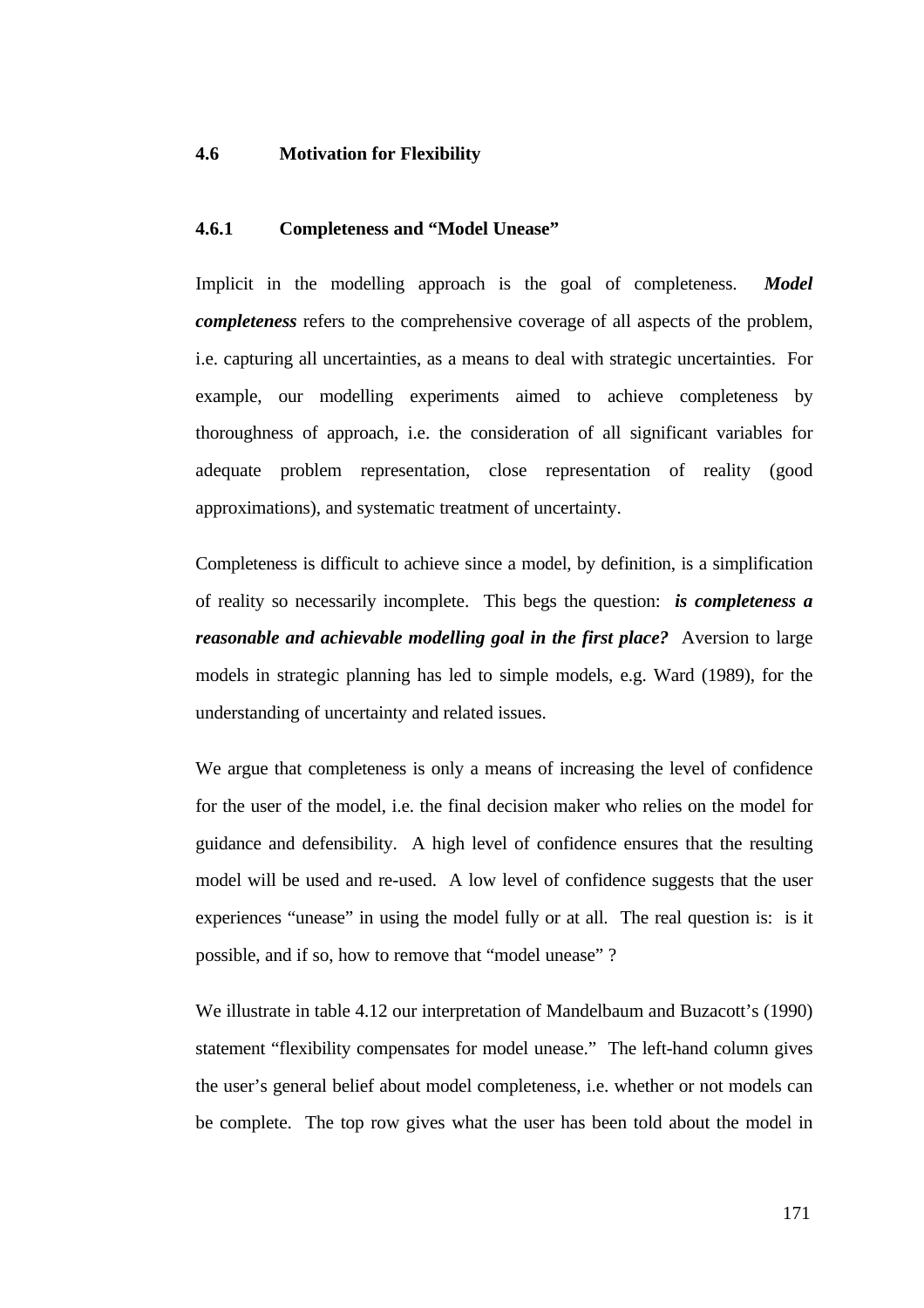question. There is no unease if the user believes that models can be complete, and this particular model is complete. There is model unease whenever the model in question is not complete or if the user does not believe in completeness.

| Modeller's Assertion or<br>User's belief about this<br>particular model:<br>User's Belief about all<br>models: | Model is <i>complete</i> .                 | Model is <i>not complete</i> .                  |
|----------------------------------------------------------------------------------------------------------------|--------------------------------------------|-------------------------------------------------|
| Models can be <i>complete</i> .                                                                                | No unease.                                 | Intra-model unease. More<br>modelling required. |
| Models are <i>never</i><br>complete.                                                                           | Extra-model unease.<br>Flexibility needed. | Model unease. Flexibility<br>needed.            |

| <b>Table 4.12</b> | <b>Completeness and "Unease"</b> |  |
|-------------------|----------------------------------|--|
|-------------------|----------------------------------|--|

We distinguish between *intra* and *extra* model unease. *Intra-model unease* refers to the lack of completeness within a model, but may be amended by further modelling such as the use of sensitivity analysis. Model synthesis is an attempt at removing this kind of unease. *Extra-model unease* refers to the gap between the user and the model, i.e. the user believes that models can never be complete. Therefore there will always be an unease about what the model gives and what the user desires from the model. This gap between the user and the model characterises the style of decision making in this industry because the decision maker is not the builder of capacity planning models. This gap can be argued as follows.

1) Model and forecast errors always exist. Traditional approaches rely greatly on the accuracy of forecasts. However, forecasts by definition are predictions. Discrepancies (errors) between the actual and the forecast, no matter how small, will always occur. Models are simplifications.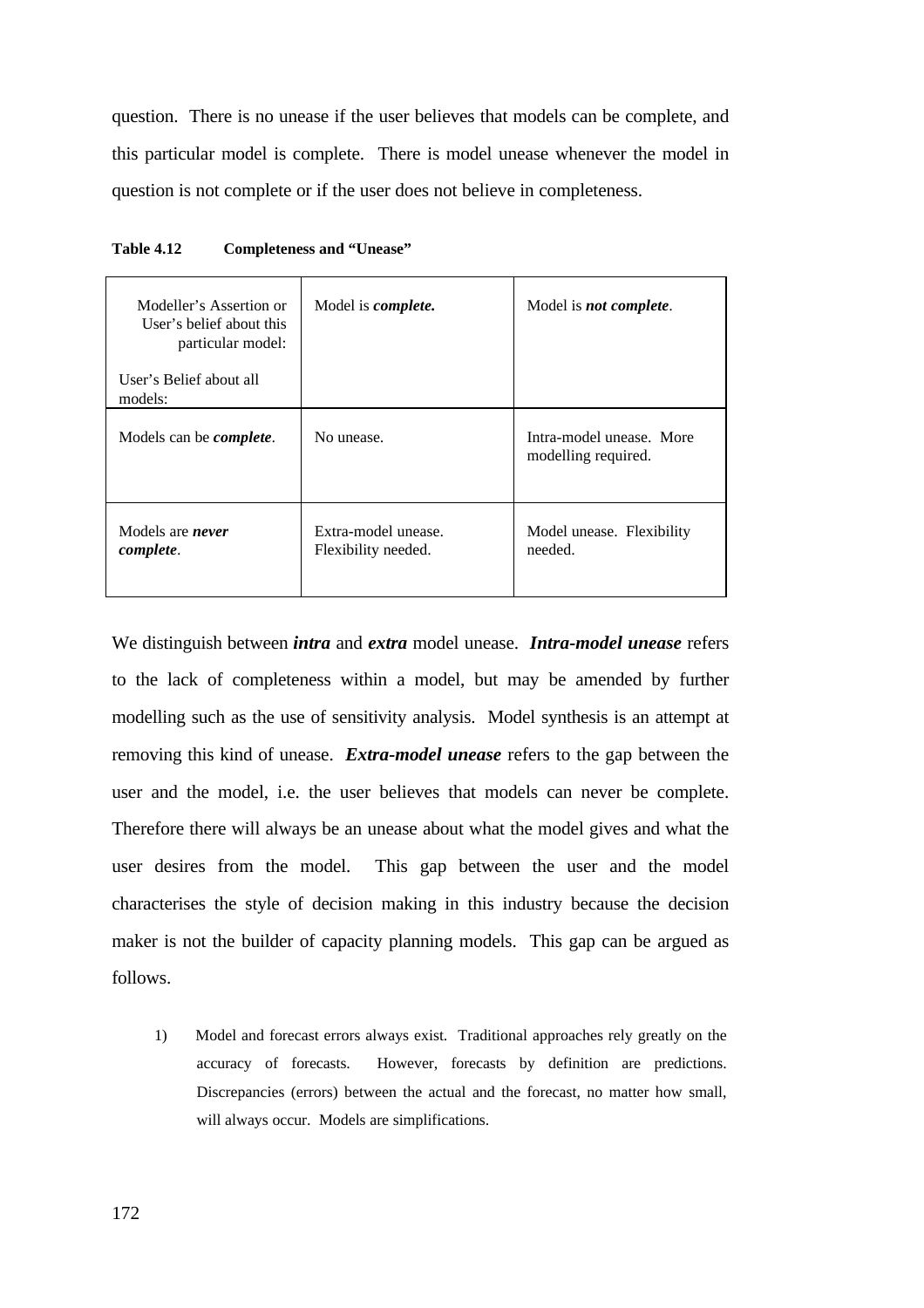- 2) The dynamics of model building, decision making, and realisation of plans imply that there is always a gap due to lead time. The nature of the generation business is such that investments have to be made before they are needed, during which time any number of factors may occur and change the expected performance. There are lead times to the construction of a useful model, the effective communication of its results, and understanding and acceptance by the final users.
- 3) Models do not supply everything the user wants. The user may not understand the model fully, hence unease. The user may want to retain own control, i.e. not rely on the model completely. Other organisational and political reasons may prevent full acceptance of the model.

If we believe that models can never be complete, then there will always be unease. According to Mandelbaum and Buzacott, we should use flexibility to hedge against model unease. This also suggests that the real goal we should be aiming towards, in addressing the problem of uncertainties in electricity planning, is not modelling towards greater completeness, but modelling for (or to produce) practical solutions to cope with uncertainty. Practical means to cope with uncertainty are given in the next sub-section.

# **4.6.2 "Coping" with Uncertainty**

Practical means of coping with uncertainty have been suggested by Hertz and Thomas (1983) and Hirst and Schweitzer (1990). 1) *Ignoring uncertainty* allows one to focus on the complexities albeit at a high cost. 2) *Building more accurate forecasts* may help to achieve more accurate optimisation, but this does not prevent forecast errors. 3) *Planning so that future decisions are unnecessary* is a form of robustness, but this does not eliminate uncertainties. The remaining measures to cope with uncertainty are variations of the flexibility theme.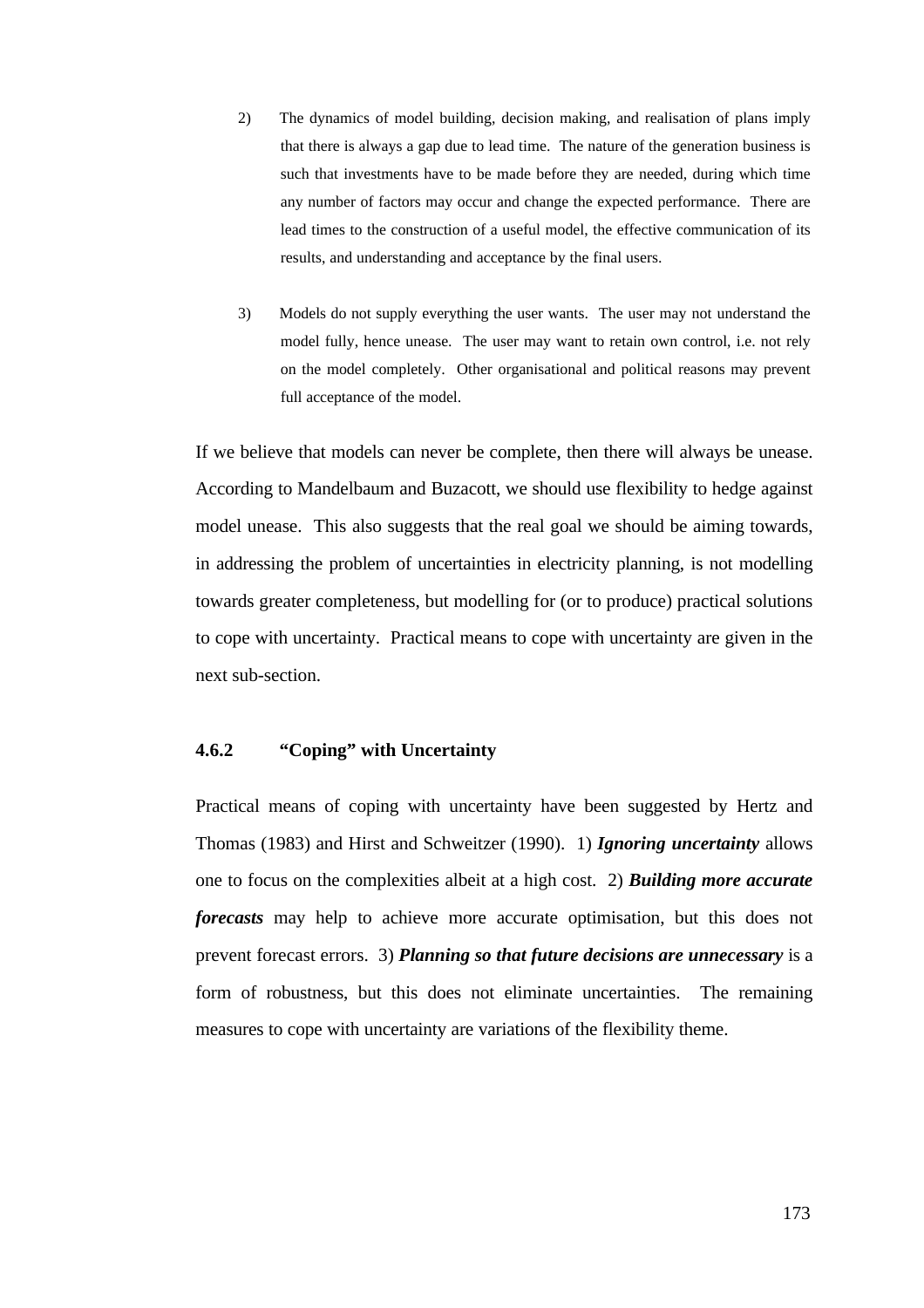- 4) *Defer decisions* by waiting until additional information is available or until important uncertainties are resolved. The cost of waiting includes the opportunity cost of expired options.
- 5) *Purchase additional information* to reduce uncertainties. This requires the assessment of *perfect* and *imperfect* information to *eliminate* and *reduce* uncertainties respectively.
- 6) *Sell risks* by conducting auctions for supply and demand resources. Negotiate long term fuel supply and demand contracts.
- 7) *Adopt a flexible strategy* that allows easy and inexpensive changes. One way is to invest in flexible technology, which is characterised by short construction lead time and small modular unit size. Recent electricity planning literature (e.g. CIGRE, 1991 and 1993) has also proposed technical means of achieving flexibility in planning and systems.

## **4.7 Conclusions**

# **How can we cope with increasing uncertainty and meet the conflicting criteria of comprehensiveness and comprehensibility?**

One obvious answer is to build bigger models through *model synthesis*. Conceptually, model synthesis should be able to overcome deficiencies of individual techniques by exploiting synergies between them. It promises a more comprehensive coverage of areas of uncertainty and a more versatile treatment of different types of uncertainties. Several ways to achieve synthesis have been suggested and two of them pursued in this thesis, namely *decision analysis* as an organising framework and a reduced model of the full optimisation model to capture the relevant details, i.e. "*model of model*".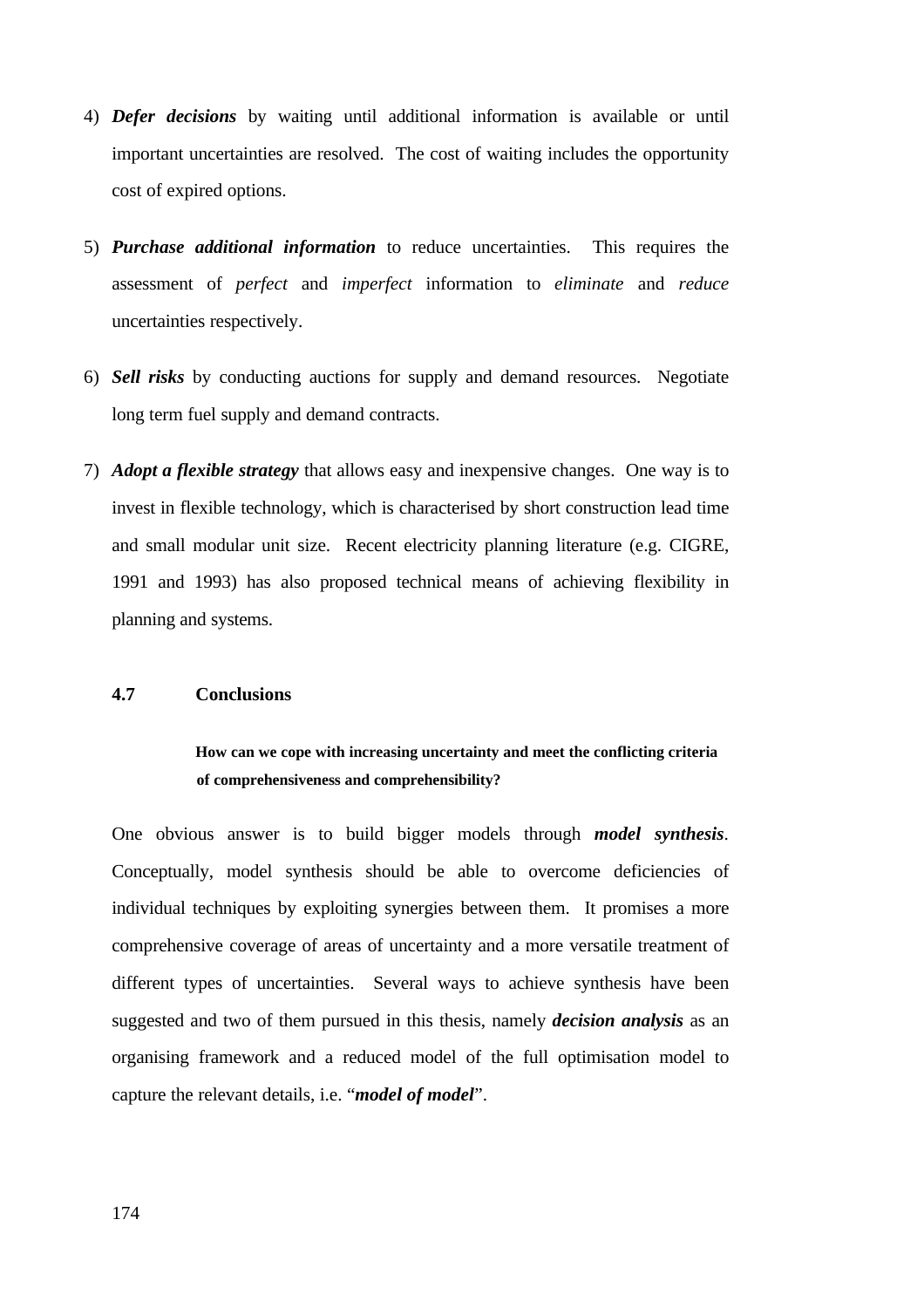We investigated the feasibility of model synthesis by conducting a two staged modelling experiment which consisted of model replication, evaluation, conceptualisation, and prototyping. The main findings, listed below, cast considerable doubt on further pursuit of "modelling for completeness."

- 1) The first stage of the modelling experiment showed that *existing approaches were incapable* of dealing with the conflicting criteria of comprehensiveness and comprehensibility.
- 2) The second stage revealed the *limitations* of model synthesis as a singular approach to uncertainty modelling.
- 3) In particular, model synthesis via a decision analytic framework employing model of model for data interface and dynamic linkages was *infeasible* and *impractical*.
- 4) These results suggest that model synthesis is not a trivial undertaking, and the work involved may well exceed the capacity of a *single modeller* and the limited resources of a *single utility*.
- 5) Furthermore, synthesis requires *compatibility* beyond a superficial level.

We then examined the goal of model completeness and concluded that reducing or removing "model unease" may be a more appropriate goal for dealing with the range of uncertainties in electricity planning.

Flexibility has been suggested as a hedge against model unease and as a practical means to cope with uncertainty. It is an intuitively obvious concept that appeals to the decision maker. That such an ill-defined concept could complement or even substitute the traditional approach of rigorous modelling seems far-fetched. It seems inappropriate to the capital intensive electricity industry, which is characterised by *irreversibility* (of capital investments and function-specific infrastructure), *inflexibility* (of long lead times and high sunk cost), and *illiquidity* (as the sale of uneconomic plant is still a relatively new phenomenon). Assets in